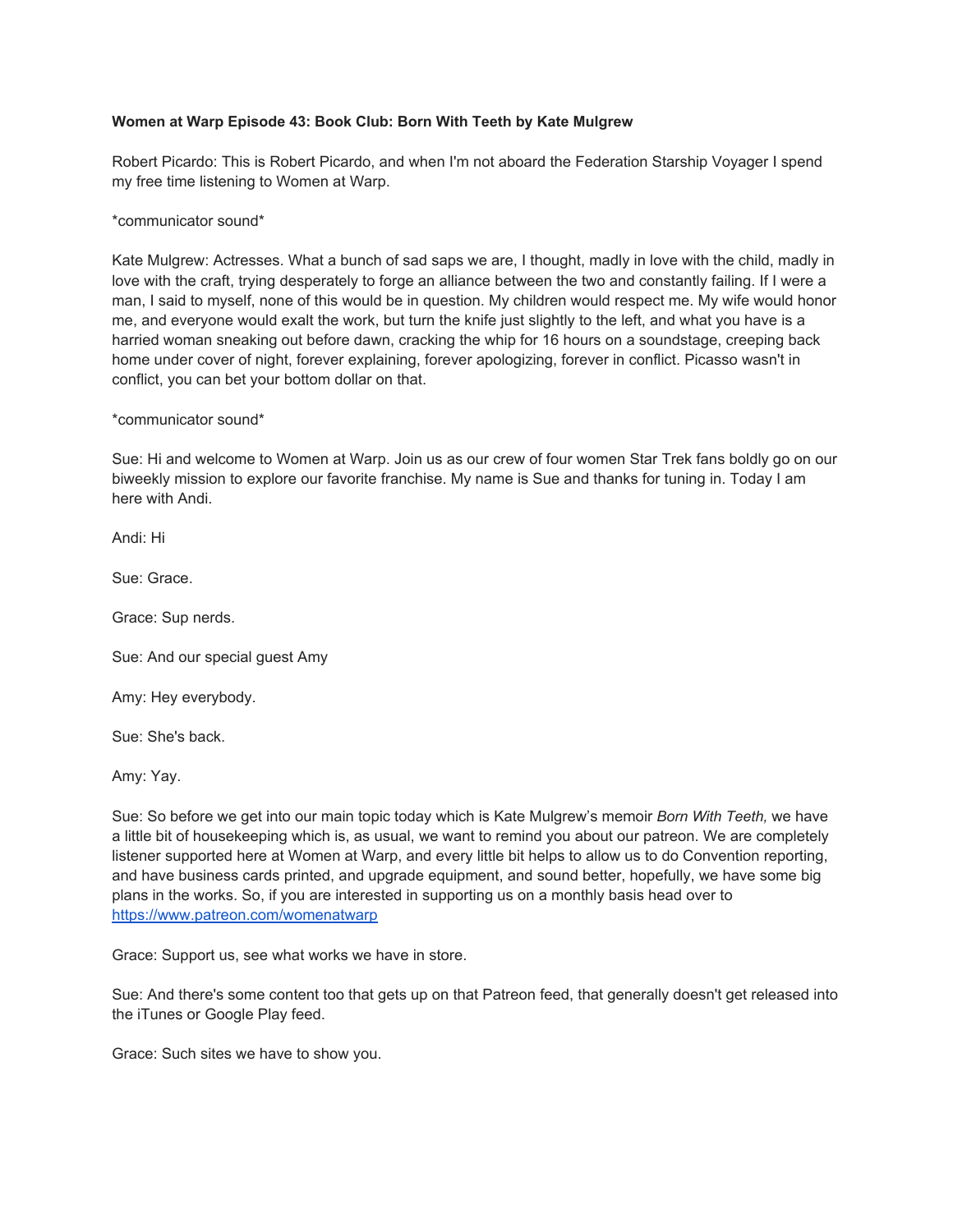Sue: So there is some special stuff there, too. In terms of conventions, our convention season is pretty much over the day this is released will be the last day of New York ComicCon where Amy and I will be, and the last day of Geek Girl Con where Grace and Andy will be. Andi: Look at us rocking out all over the place.

Grace: From one coast to another!

Sue: And Amy you have a special event coming up as well. Do you want to tell us about that?

Amy: Yes I do. I will be at the Brooklyn Historical Society on October 24th, that is a Tuesday. It's at 7:00 p.m., I will be doing a panel called "Nerd is no longer niche". [\[https://www.eventbrite.com/e/nerd-is-no-longer-niche-an-influential-industrys-growing-pains-tickets-268067](https://www.eventbrite.com/e/nerd-is-no-longer-niche-an-influential-industrys-growing-pains-tickets-26806781806) [81806](https://www.eventbrite.com/e/nerd-is-no-longer-niche-an-influential-industrys-growing-pains-tickets-26806781806) ] It is where Susana Polo who founded The Mary Sue [http://www.themarysue.com/], Jill Pantozzi of The Nerdy Bird [<http://thenerdybird.com/>], Cynthia Francillon of Black Girl Nerds [\[http://blackgirlnerds.com/](http://blackgirlnerds.com/) ]

and it's hosted by Angélique Roché of Ms. Foundation [http://forwomen.org/] and also Black Girl Nerds. So, we're going to be talking about how women are represented in nerd culture and how we're still asking for a representation even though it has moved into the mainstream or perhaps because it has moved into mainstream.

Sue: That sounds super awesome. But why don't we jump into it and start talking about *Born With Teeth*. Where should we start. There's so much, normally in a book club episode we would give sort of a general summary of the plot of the book. However, seeing as this is a memoir the plot is Kate's life, so there's not really a plot summary to be given, but there are certainly…

Grace: Not a plot but, definitely a story.

Sue: Yes, but there is certainly some some themes that keep recurring. And I think a great place to start is family, and her relationship to her mother and then as a mother to her children.

Andi: Yeah, I mean, I feel like the book is mostly about... to me the book becomes more about like families, white religious families in the Midwest, is how I feel it's about. And I see a lot of parallels when I was reading it, I see a lot of parallels to people in my own family and kind of my own family experiences which was nice to see it was... it resonated. It resonated a lot.

Amy: Andi what is your heritage? Kate is obviously Irish all the way.

Andi: I'm super, super Dutch, like ludicrously Dutch, like there's footage somewhere that I hope I have buried properly, of me doing the klompen dance, you know with the big wooden shoes and the hat with the corners on it…

Sue: How do I get this?

Andi: Yeah I think I hid it from my mom and I think it's somewhere in my apartment, but maybe…

Grace: Folks, we were just talking about Patreon content.

Andi: So that's my answer, super Dutch, klompen dance Dutch

Amy: That's insane, I thought I was German, yo, but that is just…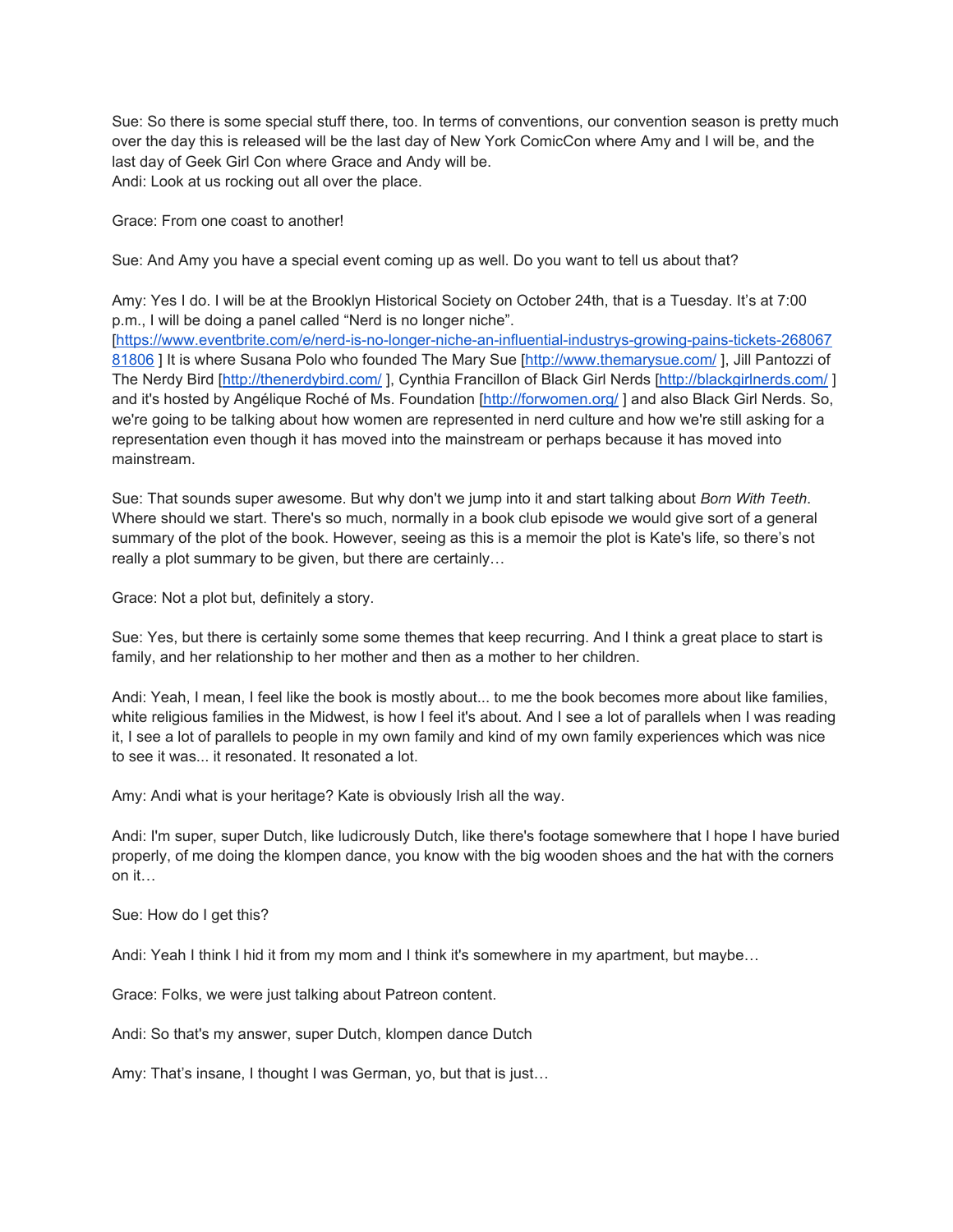Andi: Well the thing is is my mom and my grandma, when and when my mom was growing up they were living in Holland, Michigan which is like the largest population of Dutch people out of sight of the actual Netherlands.

Grace: Now you don't say, in Holland, Michigan…

Amy: Now that's really funny because I'm from Holland, Pennsylvania. That was our little town in Bucks County, and I'm not from, from there, like where I got to my teens, Holland, PA we had all of these very Dutch road names near us so like the whole Pennsylvania Dutch thing is also very strong.

Andi: Yeah, west Michigan in general, I mean, when you get to the V's in the phone book it's like 20 pages long with all the Vans and the Vanders. So yeah that's the background, and my family up until my mom who became the hippie black sheep, was super conservative and super religious, so I think the Irish thing that Kate is describing, I think there are some cultural differences but a lot of them are very similar. So, it was kind of cool to read about her childhood and just think about how much it reminded me of the women in my family.

Sue: Well I would say that it sounds like Kate's mom might have been a bit of the black sheep in her family, as well, she was definitely…

Grace: And possibly just kind of a black sheep in general.

Sue: But especially for the time that she's described in she's definitely like not the average Irish housewife if you know what I mean.

Andi: You know, she seems super smart and super rebellious and super aware…

Sue: And definitely encouraged her children to be the same way.

Grace: Yeah she sounds like a wild card.

Amy: Considering she had so many children I think it just seemed like she was born like out of time you know like in the wrong era.

Grace: Yeah but the same can be said for a lot of women of that era who were just kind of like well this is what I've got to do. But definitely she's the one who took the ending of having to be the baby machine the best, I think, because we got that great little bit in the book about her her having her final child and what she does with her ovaries, decoration wise, I really appreciate it.

Sue: That's one of my favorite stories I think in this book, the pickle jar with the ovaries in them and the piece of tape on it with it written "from whence you sprang" up on the mantle. It's amazing and I want to know what happened to it. Is that an heirloom that's still in the family?

Grace: Oh it wouldn't surprise me. I feel like there is a time honored tradition of holding on to a family body parts You don't know fun until you've introduced someone to your grandma's teeth.

Amy: My mom has my baby teeth but no other organs, thank you.

Andi: Yeah I can't say that we collect body parts in my family, thank goodness.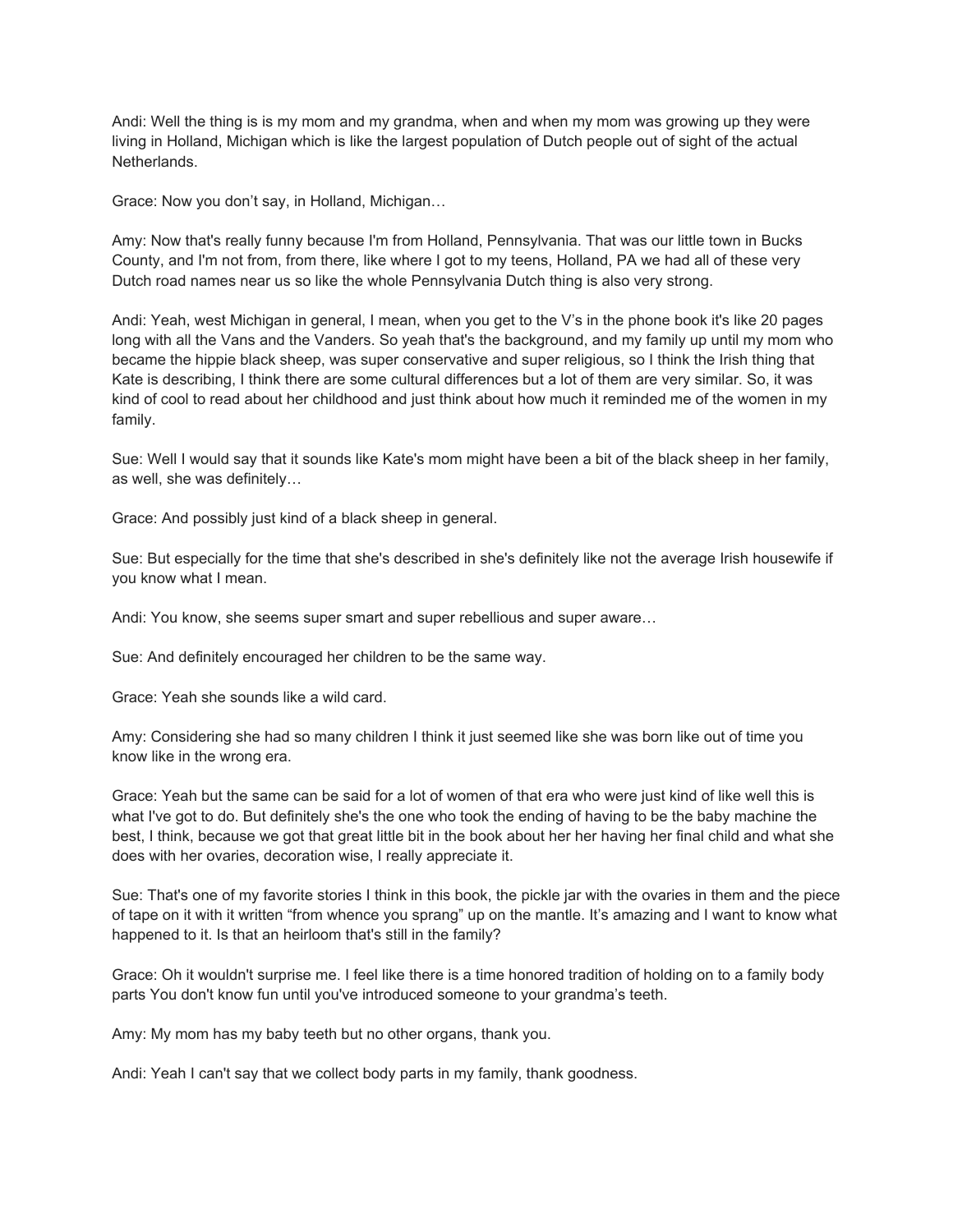Amy: Just cornered hats and wooden shoes.

Sue: My family just passes them around.

Andi: What??

Sue: My dad has my sister's kidney!

Amy: That's okay, that's a good one then, passing them around, I like that. So, I think that the women having control over their reproduction, you know, having that ability, especially in Kate's generation, you know that speaks to the difference between her mother's generation and her generation where she was, you know, and we now in this generation are given the opportunity to control whether or not we get pregnant and it can spare us a lot of heartache and it can also spare a lot of issues, you know, something that we might not necessarily want if we want to still be like sexual beings which Kate obviously is. She got on stage in Vegas and she was like, "Let's talk about sex" and I was like "okay!"

Andi: Probably the most time honored and traditional way to control women is through pregnancy.

Amy: It's true.

Sue: And definitely for her mother's generation, I think it was a time of well you get married, and then you're a housewife, and then you're a mother, especially if you're Irish Catholic

Amy: Especially then.

Sue: And it's amazing the difference that there is in just one generation along those lines

Amy: And also having grown up Catholic, and I think I might be the only one of us four that did, There's this whole push in the church, you know, especially if you attend Catholic school it's like you have to be pro life you have to like support the church's teachings that I know a lot of us girl did not, and I know we had some really great teachers who were not nuns, I had a couple nuns in high school I went to an all girls Catholic high school, and thankfully I had a health teacher who said now go close the door so I can tell you that it's okay if you need to go Planned Parenthood or go get, you know, get a birth control and be smart about not getting STDs and all that.

Sue: Good for her.

Andi: Teenagers will always have sex, always. You cannot stop people. You cannot stop teenagers from having sex so you should just throw as many condoms in their direction as possible and try and make sure that they're doing it as safe as possible.

Amy: Agreed, agreed.

Sue: Prohibiting something is the surest way to make sure that it happens.

Andi: Yes

Amy: I know, right. Yeah this gets kind of interesting to see how Kate kind of bucked that tradition even though she was clearly very entrenched in it.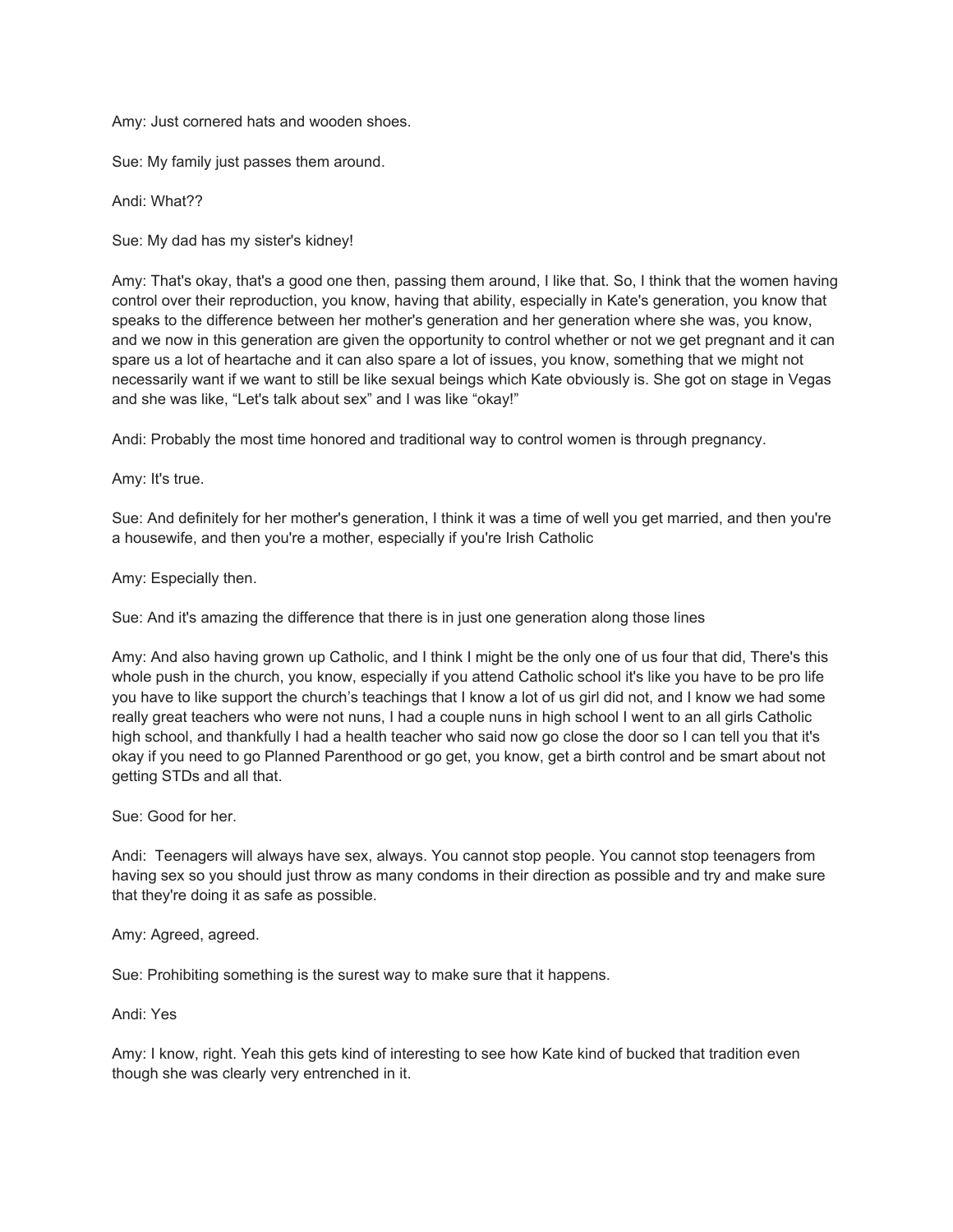Sue: Well she did, I guess we'll we'll talk about it right now. She did get pregnant very young.

Grace: That's true,yeah.

Sue: And decided to give that child up for adoption, and then spent quite a long time trying to reconnect with her, or just find out anything about her daughter.

Amy: So, yeah, clearly some of that... I mean, you know, she called her mom and her mom said "Well, go to Catholic Services". That was the option I guess your mom didn't see any other option, but that probably influenced her to, I mean, you know, that's what happens when you have a traumatic situation if your mom is alive and somebody you can talk to you you're probably going to call her.

Grace: Who you gonna call? Catholic services!

Andi: Please don't. Not based on Kate's experience anyway

Amy: Not based on mine, either.

Grace: From all I've heard it's not a great way to go. But yeah, you especially have an experience here.

Sue: Right after this book was published a little over a year ago, I feel like there was a lot of criticism from some feminist reviews about the book being pro life, and I'll just say that I don't read it that way. I feel that Kate is relaying a very personal decision and saying that she could not have had an abortion, and that's you know it's her decision to make, that's what being pro-choice is, that is her choice.

Amy: She is definitely pro-choice. She is not pro-life.

Sue: Well, see I had heard that as well, but according to some research she has been awarded by a feminist pro-life organization, but whatever the case is I would say that the book does not push an agenda, it's merely relaying her experiences. So, if you had heard that anybody out there and didn't pick it up because of what you heard, I don't know how much stock I put in that.

Amy: I agree. Well, talking about adoption and Catholic Services is partially why I'm here on this podcast, as I'm adopted. I was adopted through Catholic Services and it made for a very interesting experience to know that Kate had gone through kind of the inverse of what I had gone through. I tried to find my biological family about five years ago now, took a couple of years for them to get their act together and it was kind of a fluke that I that I even managed to find them, but I found some family on my biological mother's side, so that was that was an interesting experience going in and reading Kate's book then, because this is somebody obviously I've admired since I was young, I knew she had given up a daughter, I did not know any of the circumstances, nobody knew any of the circumstances surrounding it until they read this book. But just having that personal experience is...I feel like it connected me to somebody who I found to be my personal inspiration in a whole other level. It was it was really kind of touching and I felt like I wanted to give her a hug, because she was so upset, you know, and she sounded like it was something that had really plagued her and weighed on her conscience.

Andi: Yeah, I'm not surprised to hear that. My mom actually gave up a baby as well and around the same time she was 19, I think her and Kate are about same age. And, when I was probably six, or seven, eight, that area, my brother reached out and connected with my mom for the first time, and I will never forget that phone call because I didn't even know I had a brother, and she had just kind of been letting this this big thing weigh her down for years and years and years and didn't feel comfortable talking to me while I was still a kid,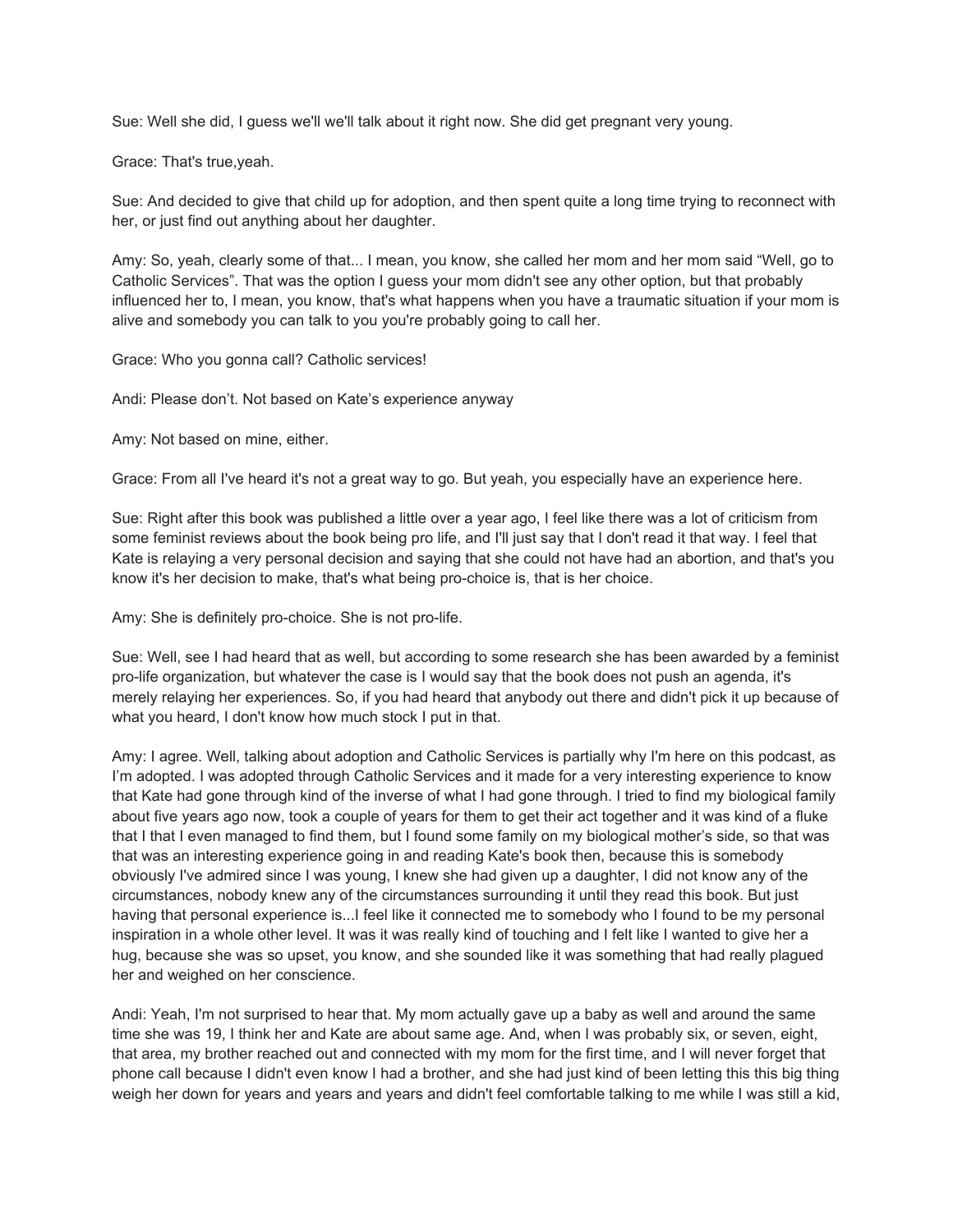but always wanted to meet her son, always was worried that, you know, was he happy, was he being taken care of, did she make the right decision, and then not knowing was just crushing her. And she finally got that phone call and she turned to me and she was just crying and she was just like, "I feel like a huge weight has been lifted off me." And it was it was intense. You know first of all I was like, "Say what?" And I was just a kid you know so I didn't handle it all that well all the time. I was kind of like "what do you mean I have a brother?" I mean I didn't react as well as I might have, I'll give myself a pass because I was under 10, but yeah, I mean that was hard for me to find out that, you know, I wasn't my mom's only kid because we were like a pair, you know, we were single mom and single kid and that's what I had known my whole life, and then suddenly I was like "hey you have a brother," but I'm really glad that they got a chance to reconnect and really glad that my mom got a chance to, I don't know, heal from this because it was really hard on her, and being able to meet her son and then later on, you know, it took him some time before he was comfortable really having a relationship with her, but then now they're in our life and so you know he has a daughter so she gets to be Grandma and she's just over the moon about it. So, it's lovely to see you know, it was hard on her and she she got that chance and I'm glad Kate got that chance because not everybody does.

Amy: No, I agree. I think it's great that you're also like really happy for her, and you can kind of see that from her perspective too I think it's hard for us to be like kind of outside that thing for our parents or you know especially for our moms.

Andi: Yeah really I was just confused, it was like, it came out of nowhere for me, but he brought... he was smart, I don't know, he didn't know me yet, so I don't know how he knew, but he brought me to Sister Act on VHS as a present and I was like, "okay you're cool."

Grace: Ah. Yeah that's... That is one good peace offering right there.

Sue: So. I did some Googling and as far as I can tell this... Kate was honored by the organization Feminists for Life a pro-life feminist group in 2001.

Amy: Okay that was 15 years ago.

Sue: Right. So, her outlook may have changed in the last 15 years, I'm not going to claim that it has, and I'm not going to claim that it hasn't.

Grace: All right. Yeah.

Amy: What you were saying Andi about how your mom, you know, really wanted to meet your half brother and how, you know, she finally reached out and he was like kind of wary of it at first, like I totally felt that when she gets the phone call in her trailer and she says you're going to talk to your daughter and she's like "I'm coming to visit this week". I was like "oh my God" it took me over a year to be up, and I would call periodically and we'd chat, took me over a year to meet my biological family on my mom's side.

Andi: I mean my mom was like that too. She was very much like "when can we meet, let's meet right now," and David wasn't completely ready for that. They met once briefly, kind of just to see each other, and then you know it took them a couple of years after that before he was ready to start building something, and it's only been in the last, I would say five years, that they've really built a really strong relationship. So, it does take time, it's an intense situation it's a little bit awkward, it's a little bit weird, but in the end if you're just honest with each other and willing to respect boundaries it can be an amazing thing, you can suddenly have family you didn't expect to have.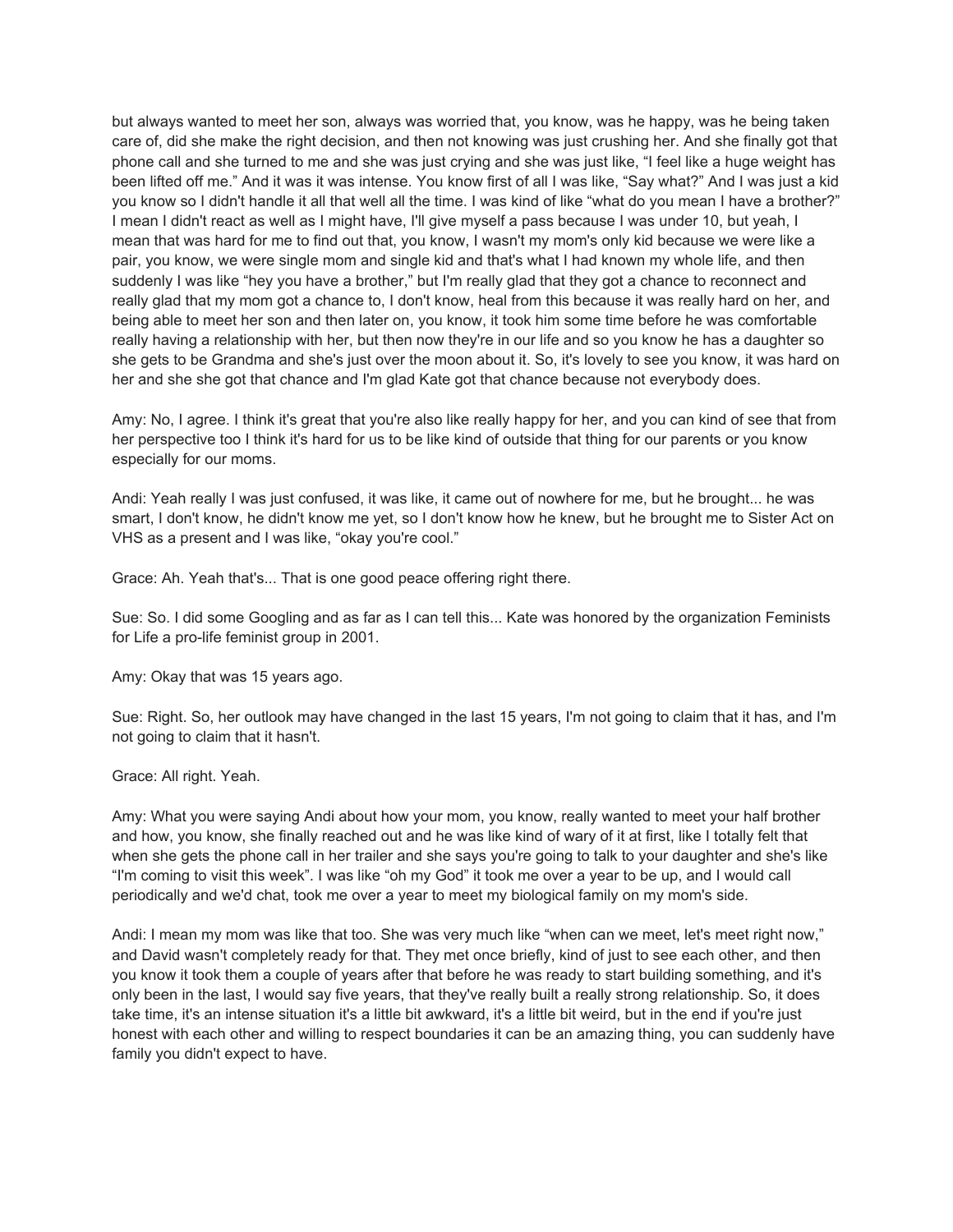Amy: Yeah, that's a great way of phrasing it, "willing to respect boundaries," I think that's like the most important part because, you know, I also feel like this is something that is often left out of the woman's experience like the narrative people have of adoption, and society is weird and mostly incorrect.

## Grace: And and it just generally a very negative perspective isn't it?

Amy: It seems to be, and I mean yes there's people who have had negative experiences for sure, but there is also a lot of us that are perfectly okay with, like I was okay with it, my parents and I have had our challenges, but I think they always handled adoption really well. You know I had a little poem on my wall growing up, a little adoption poem, saying you didn't grow under my heart but in it, so that was nice. No I was never, I mean they could have easily lied to me. They're all like you know dark haired white people and so am I. It's like being in a room of people who are super nice that you happen to be related to, because you didn't grow up knowing them so you don't know them.

Sue: It's one of those things where, when you really start to examine the language around it you can understand why there's the sort of negative connotation to it all the time.

Amy: Yeah it's like a dramatic experience.

Sue: But even just how people say "oh well she gave up the baby, she gave it up for adoption". Oh it's like a micro aggression.

Grace: It really is.

Sue: Because that's, it's not an easy thing to do for anyone involved.

Grace: No it's not a choice that's made lightly for anyone.

Sue: And I don't have any direct experience with it, obviously, but what you were talking about a little bit before is that we saw that Kate was really excited when her daughter found her, and Andi your mom was really excited, I feel like most of the stories I've heard about an adoptive parent and the child reconnecting there is always one party that's a really, really excited, the one who's been looking for a lot longer and somebody else who's a little more anxious and maybe you know feels a little bit more trepidation about it.

Amy: Yeah, I mean sometimes it's a case where you can't actually, like even if your bio mom wants to find you, like Kate wanted to find Danielle, they have to agree to it. So, you kind of have like a little preparation, but you know usually if, like in my instance you know if the adopted child is doing the approaching and I feel like it usually goes better. Does that make sense?

Sue: Yeah.

Amy: And I asked Kate and her book launch, you know, they got up and I said you know I'm… the whole spiel, adopted, Catholic Charities, blah blah, and she was like really interested in that, and I was like, "No I don't want to talk about me, let's talk about you."

Grace: That must've been pretty cool, though.

Amy: It was awesome, I'm not going to lie about it. Just being able to say that, and she said I was brave and I had to sit down and cry afterward. But, I asked her, I was like, you know, "what is your opinion of the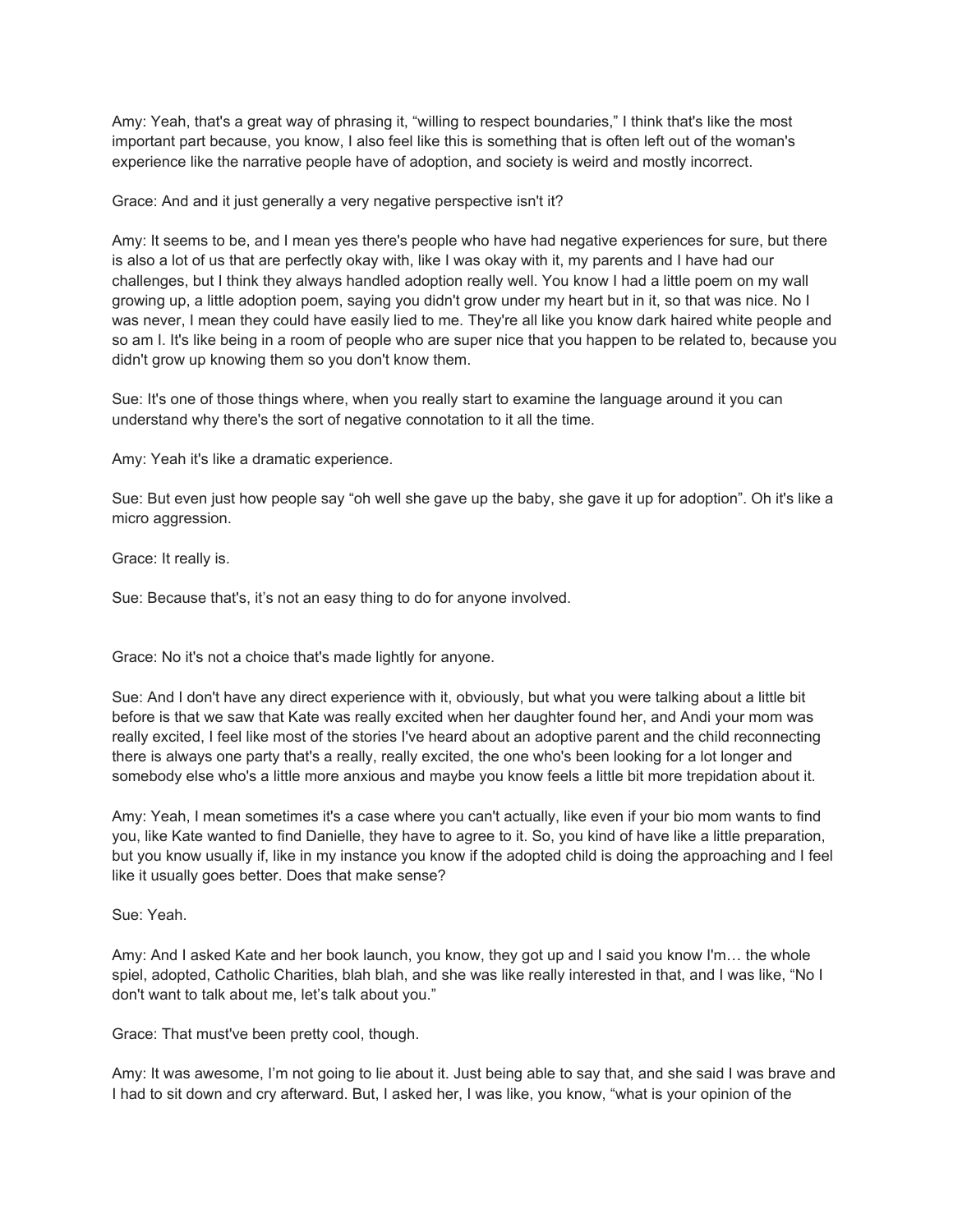Catholic Church being involved in this kind of thing" because I really thought they handled it poorly on my side and that was like you know I'm a little, I guess I'm a little younger than her daughter, like five years younger. So, they kept really shitty records back then and, so I was like that's really ridiculous. It was a very old fashioned irritating process, and I asked her if she thought you know the Catholic Church should be involved in that anymore and she said "no, I don't think so."

Grace: Well I can't say I blame her after her experience, sounds pretty awful.

Amy: Yeah, I mean if you're already going through the trauma of giving up a kid and you say okay well I'm going to at least be able to pick the family that the baby is going to go to. And then they give it to somebody else!

Grace: I mean that's gotta be like the one comfort you get out of that, to have that taken away from you, sounds like such a horrible slap in the face.

Amy: I know, I mean I think a lot of it is they want to punish the woman for having had sex, honestly.

Grace: It definitely doesn't surprise me since we culturally see the whole, "you can't keep your baby, that's your problem and you screwed up" kind of thing. Unfortunately.

Amy: They still have that attitude about sex which is not winning them any more any more people following the church. People are leaving in droves I wonder why.

Grace: Oh my… Seeing some opinions here.

Amy: Yes, angry Catholic opinions. No, I mean the church is... the institution of the church and the faith of the church, in my mind are way different.

Andi: For my mom her main goal was she didn't think that she could give him a good life at that time. She didn't think she was old enough, she wasn't financially settled enough, she thought that he would have a better life with a different family, so, for her is more like she was trying to figure out the best way to care for her child and she decided that this was the best way. But, you know, I understand like from the other side of that how you could be like, "How come you gave me away. How come you didn't want me." And it's definitely, at least for my mom, it was not that she did not want him, you know, but then we meet and I'm 10 years younger than him and it's kind of like this little thing, like "why did she keep you and not me." And the reason being that she was 35 at that point, and you know financially stable, and had a house…

Sue: And at a totally different place in life.

Andi: Exactly and finally felt like she had the tools to take care of a child, but you know when it comes to high emotions like this, I mean this is something that can really hurt and you don't always feel rational about that.

Amy: It's interesting you bring that up because I am part of the Kate Mulgrew fan group, and they recently linked to her daughter Danielle's blog. And she had blogged when the book came out, she had blogged about what it was like to go through meeting Kate, and from the other side, so I really kind of, you got that dual sided thing, and she actually said she had a lot of anger toward Kate. I was surprised because, I like personally have an experience that as an adopted child, so I obviously, I can see maybe why you think, like you said Andi, on the whole why did you give me up, why did you have two other kids, why didn't you give them up, that kind of thing. So, it was interesting to read it from her point of view. I think she was really brave in meeting Kate, like five minutes after she found out, and her whole family came, which also was probably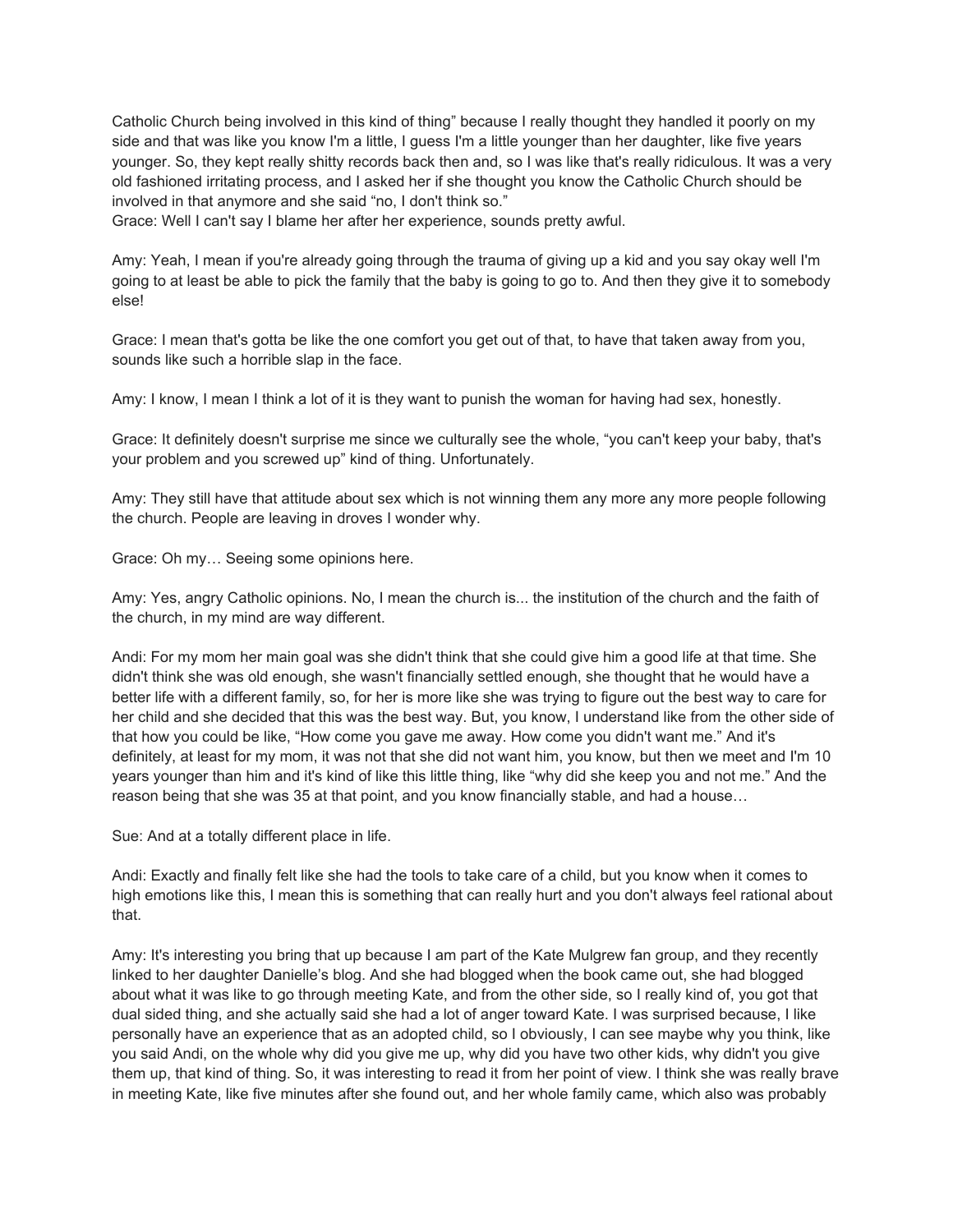overwhelming for Kate too, like her whole family went out to dinner, like with her whole family, like after the initial meeting.

Sue: I wonder how different it would have been if she wasn't a famous actress.

Amy: Yeah. I think, I don't know if she even would have gotten the information she needed because she was at some sort of Gala Event and this nun was there representing a charity.

Sue: That's right.

Amy: And I feel like it was kind of, you know, well this could get real public, or you could give me the information I want, which I mean hey she's Kate Mulgrew I would be scared of her. I'm not about to say no to that woman

Grace. She is a woman who has no trouble wheeling and dealing. That's one of the things that I genuinely enjoyed reading the most about her in her book, just she has a very, she seems like a very quick thinker and someone who is very keen to get what she wants.

Andi: Very driven.

Amy: I love that story about the agent. She was like, "Oh I met him in the Hamptons," and it was a total lie.

Grace: And they know it but they're like, "We like your moxie anyway."

Andi: Well she had the talent to back it up.

Amy: Like Steven Spielberg,like prepended he worked on a lot, he pretended he had an office.

Andi: There's a lot of hard work, and a lot of luck, and a lot of creative thinking that goes into making it in Hollywood, and that's if you have the talent

Sue: And that's why I think that Kate's career is so impressive because she goes to New York to do theater and gets right away *Our Town*, and then *Ryan's Hope*, like immediately.

Amy: I know, right? Who does that?

Grace: She does apparently!

Sue: And she does them at the same time which is absolutely ludicrous.

Amy: She wasn't even finished with Stella Adler's class because she was like adamant that they not take any jobs until they were done and she was like "too bad, I took one".

Grace: She took two!

Amy: Took two, yeah.

Grace: Way to overachieve, Kate, make the rest of us look bad.

Amy: I actually saw her picture on the wall at Stella Adler.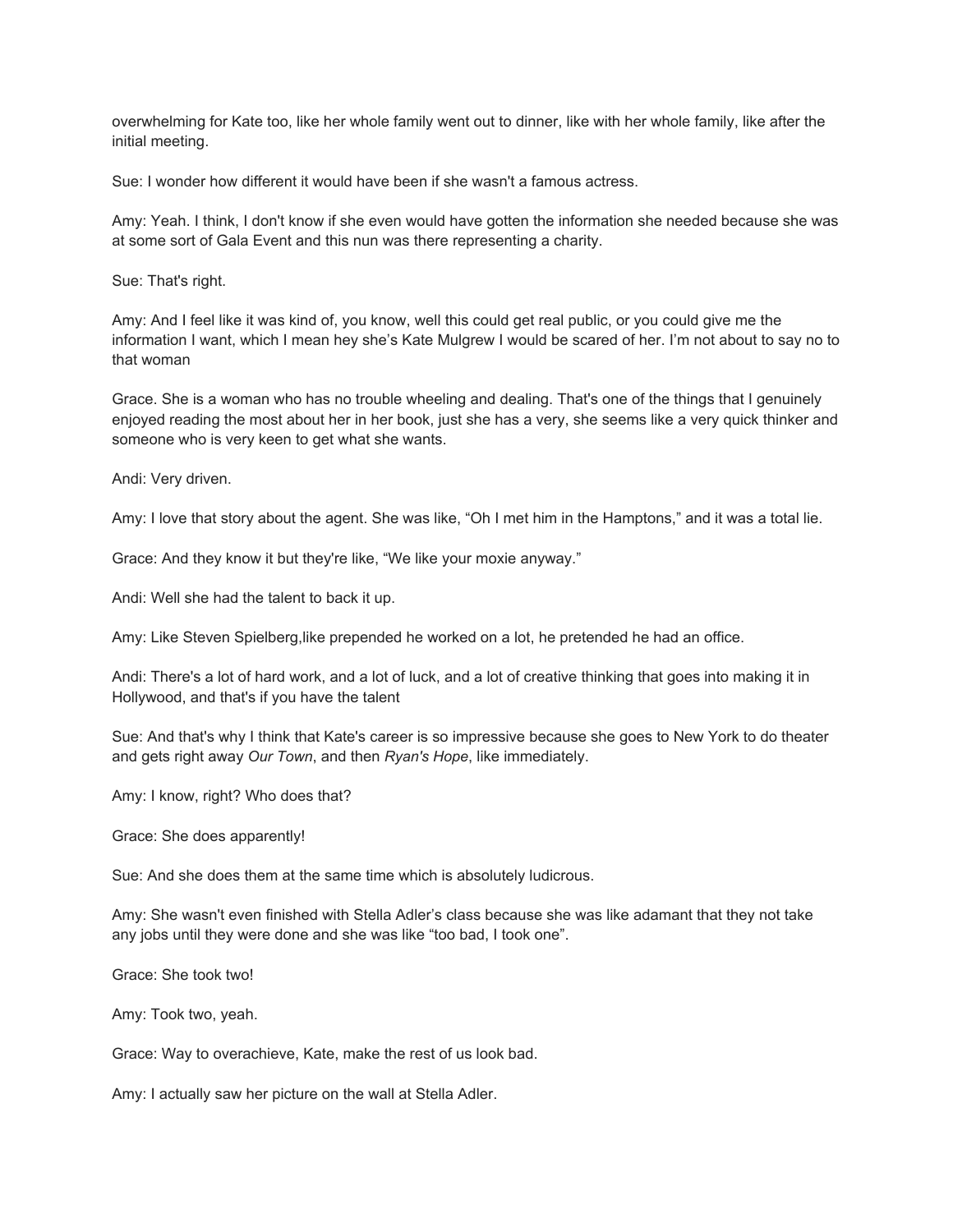Sue: Really?

Amy: Yeah, it's there.

Andi: That's funny.

Grace: That's very cool.

Andi: I'm not sure that Kate sleeps.

Amy: Oh God, I know.

Sue: Well, she definitely didn't during *Voyager*.

Grace: And apparently not during *Mrs. Columbo*.

Amy: She worked so hard.

Andi: Yeah, I mean, between doing a play, while doing a soap, and then the *Voyager* schedule, and then even now I remember when I saw her at Chicago Star Trek Convention, she had like flown in for three hours to talk to the convention and she had to leave. It was right as the new season of *Orange Is The New Black* had dropped, so she was right in the middle of a publicity tour for that while still maintaining a convention schedule, while still having a show. I mean it's just, it's so much. I'm really impressed, I would collapse. I couldn't handle going to a convention much less like numerous conventions to speak. I get tired sitting in the audience.

Amy: I think she finds a lot of energy in the audience, like a lot of actors always say that the live audience really propels them, you know, and like drives them to do better, and be better and also just like be more, you know like, be like kind of on, you know what I mean, like her personality is all turned on and and she's like rockin' it.

Sue: I think it's really interesting to hear the Trek actors talk about what their day to day was in their own words, because I feel like, even when it was on you would see the articles in like Star Trek Magazine or whatever, about how long and arduous these days are, and how much time was in makeup. But to hear someone put it in words of like, "I got up at 3:30 in the morning, this was my 45 minutes at home going over my script, and then I went to the studio, and then I sat in makeup, and then by the time I got home my two kids were already asleep,and then I went and did the same thing the next day.

## Grace: For seven years.

Sue: For seven years. And it really like puts a new perspective on it, because, I don't know, I guess it just makes it feel more real, or maybe it feels more real because when this stuff was airing I was not part of the workforce, I don't know.

Amy: Plus she has this, she talks about all the dramatic, kind of, romantic upheaval, and like family stress.

Sue: Right, because not only is the work day really hard but that makes literally all of your personal relationships really hard, because you're never not at work.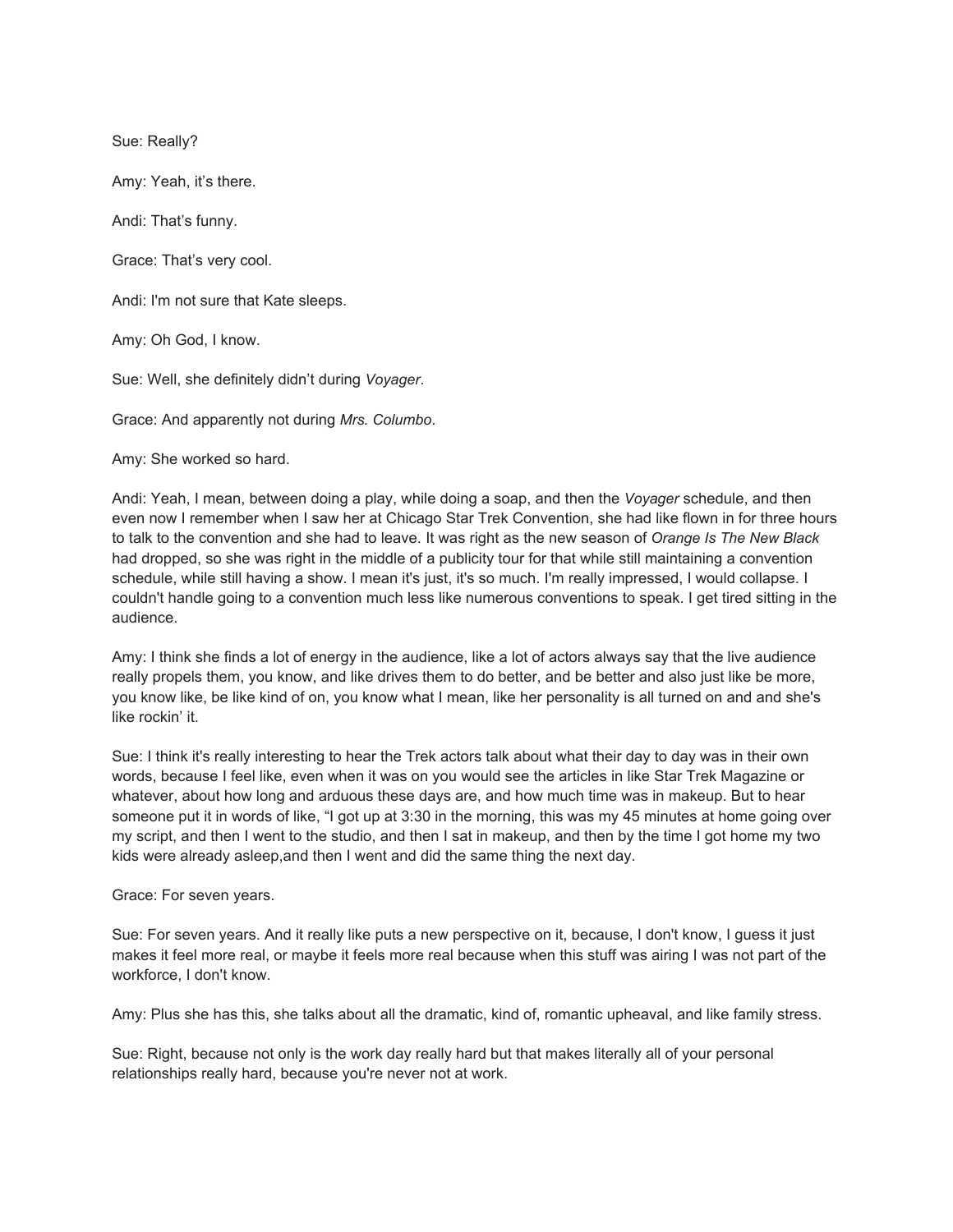Amy: That's why she didn't marry that Italian guy.

Sue: Like imagine being her sons. It's terrible.

Amy: No, but yeah that's why that Italian guy didn't want her to keep working, he wanted her to marry him and have babies, and she was like "gotta go!"

Sue: And I know it's the way she describes it, we only have her part of the story, but it was just so creepy. How it was so clear that this guy thought, "Well as soon as I get her to marry me I can control her more."

Grace: Yeah that was so uncomfortable, just to read, I can only imagine how uncomfortable it was to live it.

Sue: Right?

Amy: I saw this great sticker that somebody stuck on a pole outside St. Ann's Warehouse in Brooklyn when Gillian Anderson was there doing *Streetcar*, it said "Don't belong to no city, don't belong to no man." I feel like that's very applicable to Kate, also.

Grace: Yeah.Sounds like something she'd do.

Amy: I feel like Kate's like that too, it's like you can't hold her down.

Grace: Yeah. Which is a very admirable quality.

Sue: And she's had a lot of stuff thrown at her.

Grace: No kidding, and she can spin a good yarn out of it which is a skill.

Andi: Well let's take a second and talk about that, because we've talked a lot about some of her stories but the writing itself is incredible. It's extremely lyrical, it's almost poetic, and yet she still maintains an almost neutral tone talking about things, like we talked about how she didn't really have an agenda when it came to talking about her adoption she was pretty straightforward about this is what it was like, and this is what I chose. She does that throughout the book. The most striking for me was when I was reading about her sexual assault and she didn't even really write about her feelings about it, she was like this is what happened, and then this is what happened after that, and this is why the look on his face was, you know you almost get more insight into the feelings of her attacker than we do for her. She's just very almost clinical except for the fact that the language is so beautiful that it's still artistic but also straightforward.

Grace: Well that is how a lot of women deal with the idea of coming to terms with their own sexual assault it's to sort of detach themselves and be like this is what happened, this is what happened afterwards, and it happened. It's over. And for some women that's kind of the best way for them to handle it. But again that shows up so much in her writing this level of well that happened, here's how it happened.

Andi: Now I'm moving on.

Amy: I have to say, not knowing about that until I read the book, someone I think it might have been kind of mentioned in like a press summary somewhere, like very fleetingly mentioned.

Sue: If I knew about it before I read the book the first time, I definitely didn't remember it because I was shocked and kind of stunned.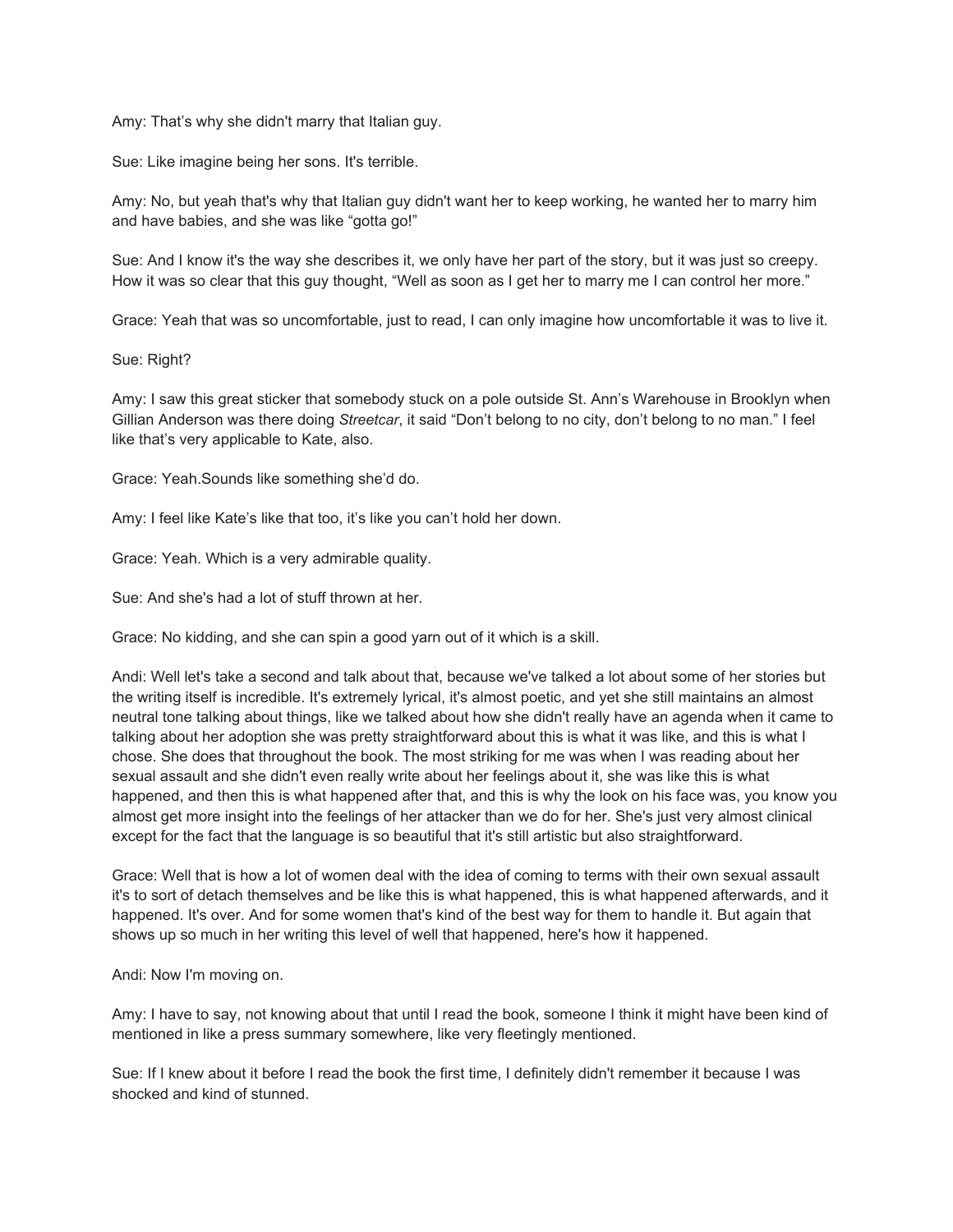Amy: It was very upsetting.

Grace: It's brutal, yeah.

Amy: And having loved her for so long and then see, like reading that she went through that I was upset, I cried.

Andi: One of the reasons though that I think it's so important and obviously it's up to every survivor to decide how open they want to be about their experience, but seeing an actress like Kate talk about it, I think makes it more real for people who think it doesn't happen all that often. So, the statistics alone…

Sue: And people who think "well it's not going to happen to me."

Andi: Exactly, like the statistics alone mean that you know someone that's been sexually assaulted, without a doubt, someone you love has been sexually assaulted.

Grace: Remember that next time you make an off color joke, just remember.

Andi: That's basically exactly where I'm going like it becomes a lot harder to push aside and dismiss if you start thinking about the loved ones in your life that might have dealt with this. And there's such a culture of silence around it that I'm sure that there are people out there that have never told their loved ones that they have gone through this.

Grace: You cannot see how hard I'm nodding right now, but I'm shaking the table.

Andi: So like Kate talking about this in her book and kind of putting a face on it for maybe some of the fans that didn't think about this very much, and then like maybe we don't know her but we feel like we know her you know.

Grace: It's an intimate story the entirety of her book is so intimate that she kind of forces you to take the good with the bad and be like "yes this happened to me if you're going to listen to the rest of it you have to listen to this too."

Andi: Yeah, absolutely. And I'm seeing that too with when it comes to the Nate Parker allegations having Gabrielle Union speak out and talk about her sexual assault, I think has added a much needed human element to it because…

Grace: And is incredibly brave of her as a public figure and as a recognizable one like everyone has seen something with Gabrielle Union in it. So it's hard.

Andi: And I just I don't want people to feel like they have to do that. But I do think it's helpful for people to hear those stories.

Sue: Absolutely.

Amy: At her at her book launch, I have never seen her nervous, and I have seen her a lot, when she's on stage she's owning it, she's there afterwards, you know maybe she's a little tired, but she's so kind of like "whew I just did this". And Augusten Burroughs was the person who interviewed her the book launch…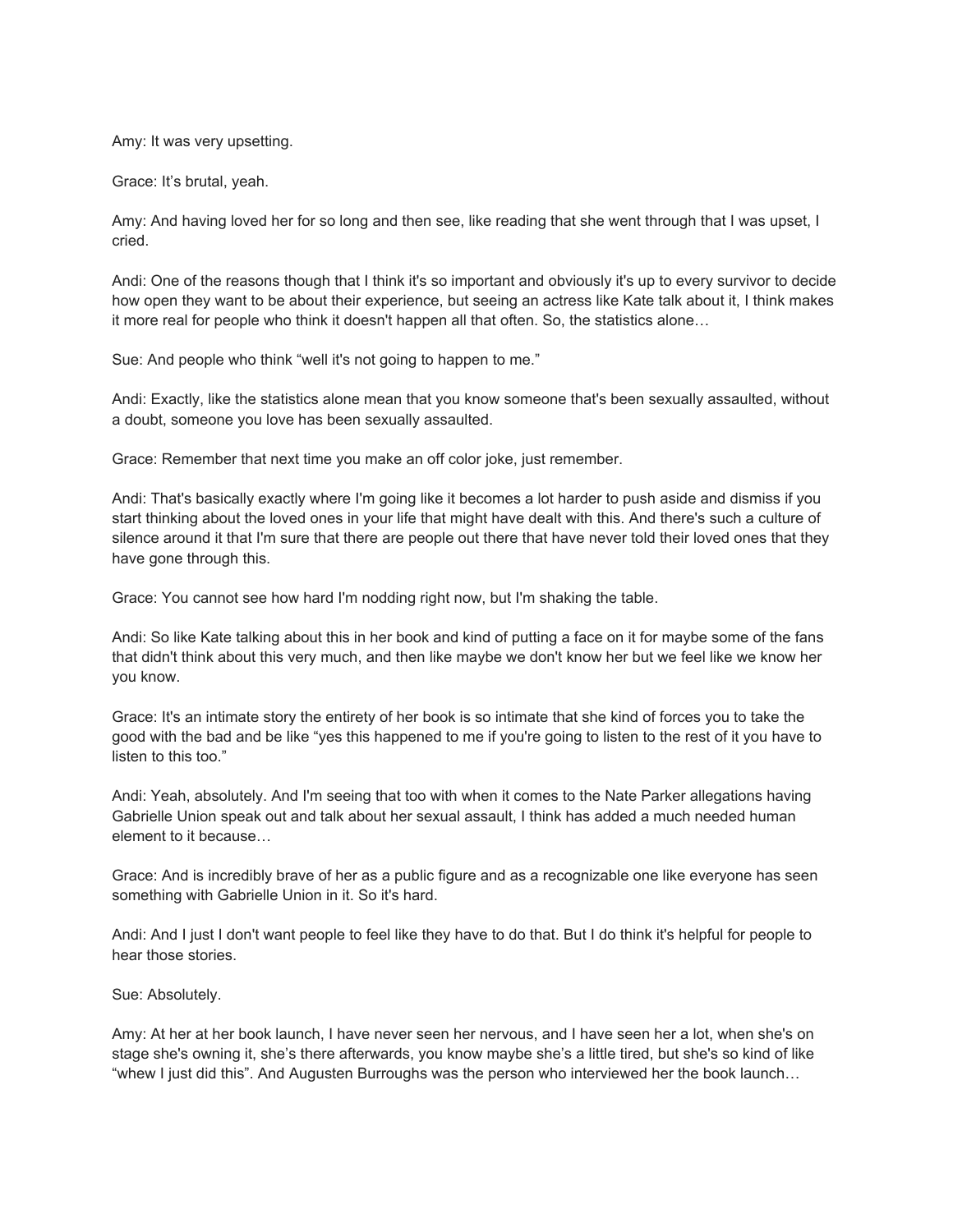Grace: Speaking of dramatic biographies…

Amy: And, in Union Square, and you know she said right before they came on stage, she was like, "what have I done? I've told everybody everything!"

Grace: Which is such a personal risk to take emotionally and just in general.

Andi: I think it makes a huge difference though and that's why I'm so happy that we do have these survivors that are so brave and willing to speak out.

Grace: Yes, thank God right?

Andi: Look at Brock Turner, okay? Brock Turner's situation had gone through and we hadn't had that absolutely amazing open letter making the rounds on the internet, do you think that story would be as big as it is? No, no way. That kind of stuff like the way the criminal justice system just totally does not get justice for victims, happens every day all the time, but because we had this person, this amazing person that wrote this open letter and a beautiful essay about her experience people were drawn in by that and they started to empathize with her in such a strong way.

Grace: There was no ignoring her after that.

Andi: Exactly.

Grace: Which is part why it is so important that we give survivors a voice.

Andi: Yeah I'm so glad that this this culture of silence is beginning to be broken down because I think that we can't defeat rape culture without doing that.

Grace: No, we've got to be loud.

Amy: It's a shame that we still have to be loud about something that seems like it should be obvious by the year 2016. Kate does get political, I mean you know, she was married to the Ohio county commissioner. She been a lot more political in recent years than I think you know in her younger years for sure.

Andi: Well Las Vegas who's talking very candidly about Hillary Clinton.

Amy: And how Hillary invited her to the White House because Janeway was a great influence for women in science, it's kind of hard to not support Hillary now knowing then she and Chelsea were like down with Captain Janeway every week which is awesome. That's right. Hillary has seen *Voyager*, you guys, if there's no other reason to vote for her than that, that would be it.

Andi: I do want to talk a little bit more about motherhood. Because I think she frames it with motherhood. So, like the beginning of the book is all about her mother and how she related to her mother and how, she talks about feeling like she wanted more from her mother, but also grateful for what she got from her mother and then the end of the book is wrapping up while she's kind of looking back on whether or not she thinks she has been a good mother to her sons and also her daughter that she gave up for adoption. And I just think that's a very interesting but also powerful way to frame that.

Sue: It's interesting the relationship she describes with her mother, because she says that she's the only one in the family, or at least the only one of the children in her family who really understood her mother.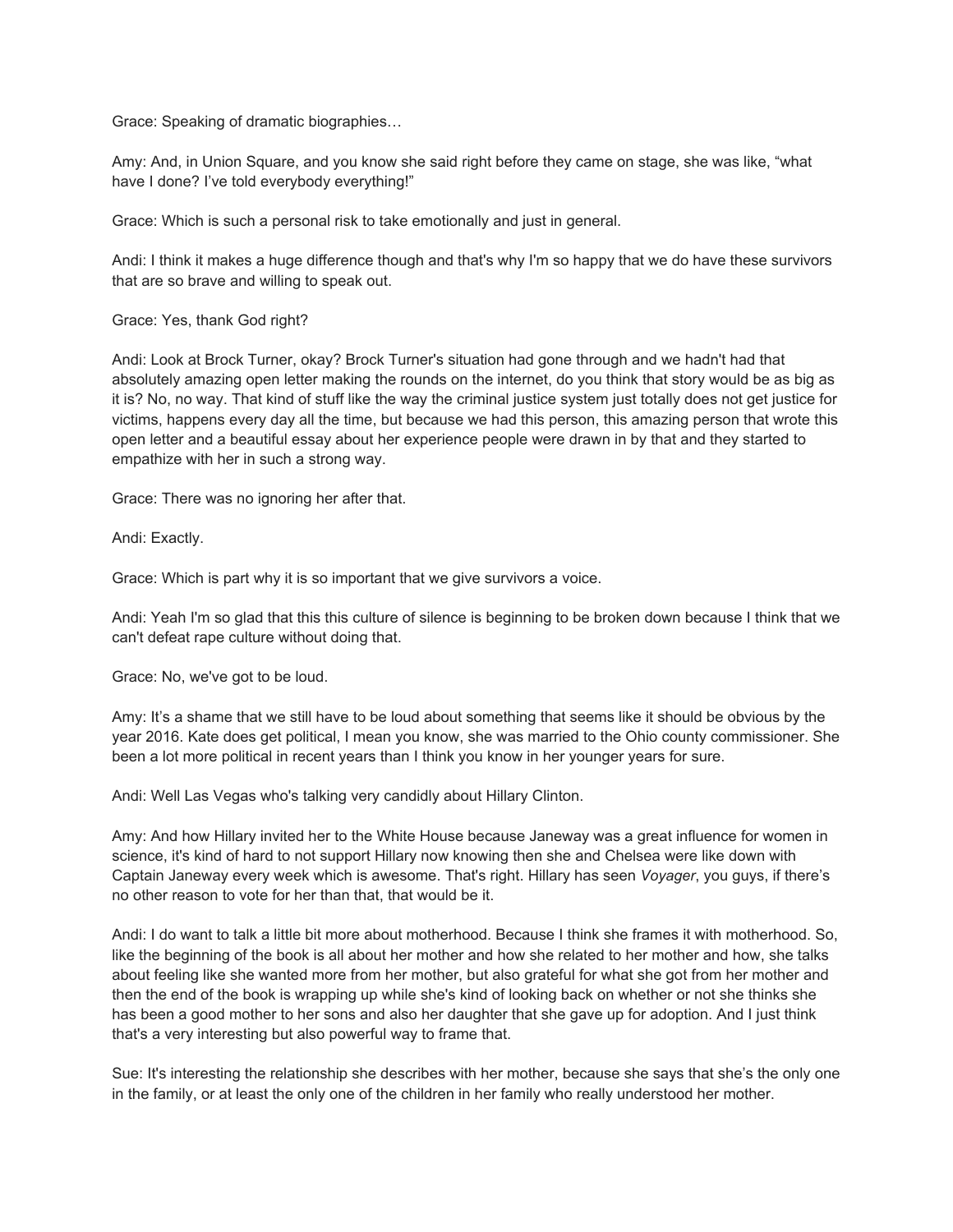Amy: It must be hard to be her sibling and to read this book.

Sue: I mean maybe they feel the same way, who knows, because she's described her mother as pretty eccentric and a little bit weird.

Amy: And as an artisté

Sue: Yeah. But she also says that she wanted more from her mother, and talked about, I don't think she calls it depression, but her mother's battle with depression, and then with dementia.

Amy: And also how her mom expected her to like mother her.

Sue: How she wanted to change places.

Amy: Not to mention that puts so much stress on her. I think you know she mentioned that at the beginning of the book about how she hated having to care for her younger siblings. So, she likewise was like "fine I'll put cold water in this bottle"

Grace: And then is stuck with even bigger sibling in her mother.

Sue: She resented having to take care of her baby sister instead of being able to go play and be a kid.

Amy: While she was four, I would be resentful too.

Andi: I also don't understand why you'd let a 4 year old take care of an infant but that's just me.

Sue: But, there was also the story she tells about someone in her career saying to her well you'll never be a natural mother.

Grace: Yeah that was incredibly messed up and something you would never hear someone say to a father who was working.

Andi: Yes, there's a lot to unpack there. First, I want to know what a natural mother is. Are we talking about you know, stays at home cleans and cooks, like what does that even mean? I don't know. Like my mom was not, I guess what you would call the "natural mother" if we're going for this like archetypal idea of like the perfect mom. But she also gave me everything I ever needed in terms of support and love. So, I consider her a pretty awesome mother. So, like this narrow definition of the ways that you can parent, and like this pressure that we put on parents, but especially mothers, to be this like Paragon when they're just human and they're just trying to be themselves and take care of another person. It's interesting to me. You're right Grace, they would never say that to a guy, never.

Grace: Nope, nope, you would never hear that.

Amy: What's interesting to me, because my mom did stay at home, and she was really trying really hard to be the perfect wife and mother. And it really just wound up in her unhappiness. You know she also suffered from depression, and also like you know wasn't very happy, I thought, and we could tell, my brother and I could tell from the time we were young that she wasn't very happy.

Grace: You hear that world let's stop trying to force people into a system that's crap.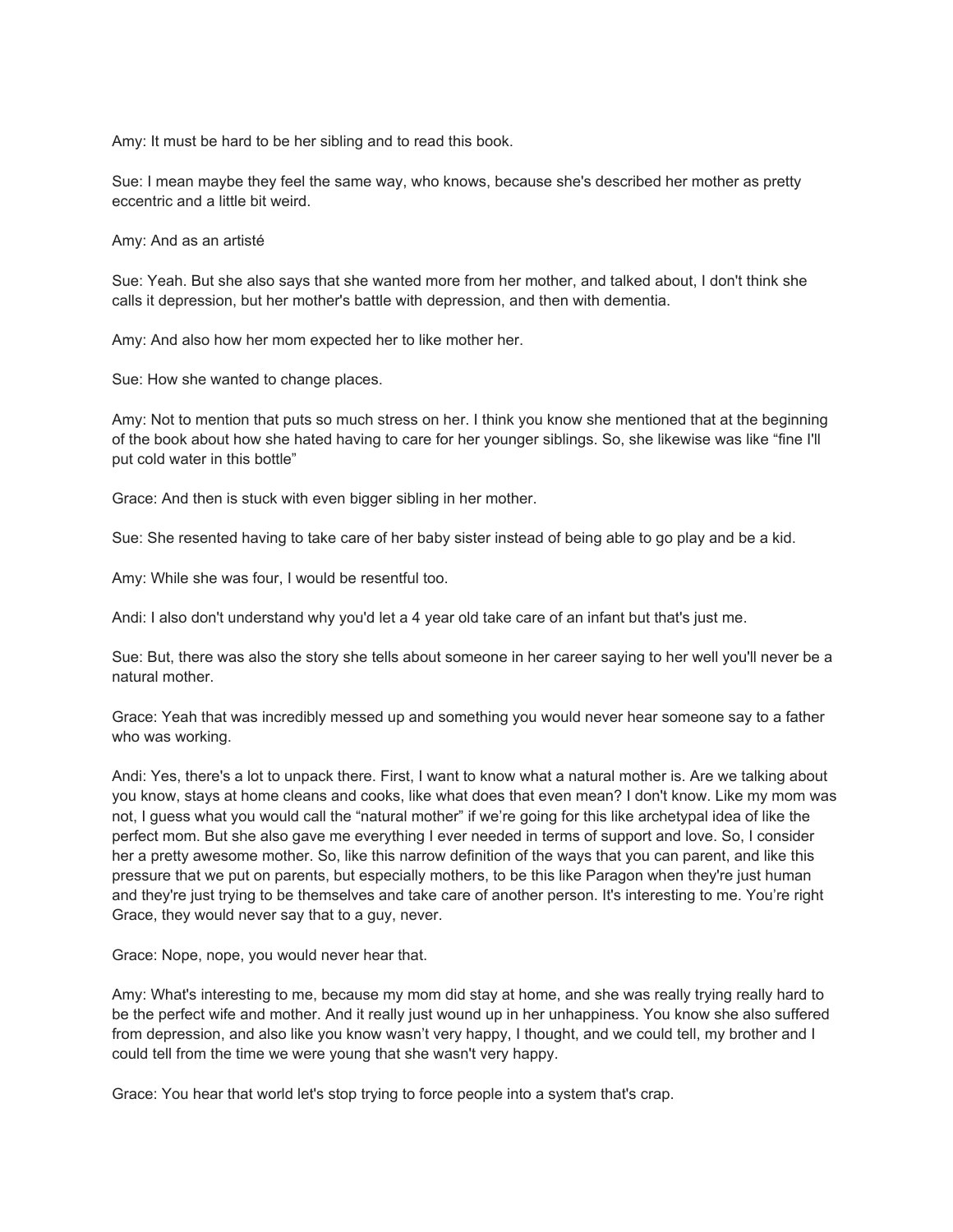Andi: Well yeah I mean there are some people that want nothing more and really thrive.

Grace: And if that's what makes you happy and that's what you want, more power to you, but don't assume that that's what everyone needs to function.

Andi: Exactly.

Sue: I really like the phrase that Amy Poehler used in her book which is "good for you not for me". Essentially you make whatever choice you think is best for you and I'll make whatever choice I think is best for me, and let's just support each other while we do it. That's really good for you part comes in.

Amy: Yeah there's always this whole like the mommy wars or whatever and, you know Kate talks about her kids like resenting her and hating Star Trek and neither of them watched it and like…

Sue: A lot of the Trek kids have said stuff like that.

Andi: It makes sense, they lost their parents, like huge chunks of their parents lives, to a TV show. That's cold comfort, you know, I mean we love Star Trek and we are grateful for this art, but when you're just a kid and you want your mom, like you're not going to watch an episode of Voyager and be like "this was worth it."

Grace: It's got to be a huge insult to injury also to know that there's just thousands upon thousands of people out there who totally love your parent for a time where you didn't get to have a parent that's gotta hurt real bad.

Sue: I know we're talking about Kate Mulgrew today but I really think that the documentary that Rod Roddenberry did deals with this whole idea really well because he's trying to come to terms with this thing that so many people love that he sees as taking his father away from him.

Amy: So is *For the Love of Spock* Adam Nimoy is like same exact way. Yeah, he was processing this whole thing, dad has to go be a star and he can't be dad right now.

Grace: Like do you think they call each other the Trek orphans or something?

Amy: It's a club, a very specific club...

Andi: They have brunch every month.

Sue: It's nowhere near the same thing, and I'm not claiming that it is, but my dad was a pastor in our small community when I was growing up and my mom was an, you know, small town elected official. So, both my parents had this like public service aspect to them and knew everybody. And so often…

Grace: That had to be fun.

Sue: I mean it was so often they were dealing with things that that weren't the family you know. And so whenever it's, again two totally different levels between my parents and actors, but whenever there's some sort of like public facing, public service aspect to something in your family you begin to I think resent whatever that is that is taking their time away from you.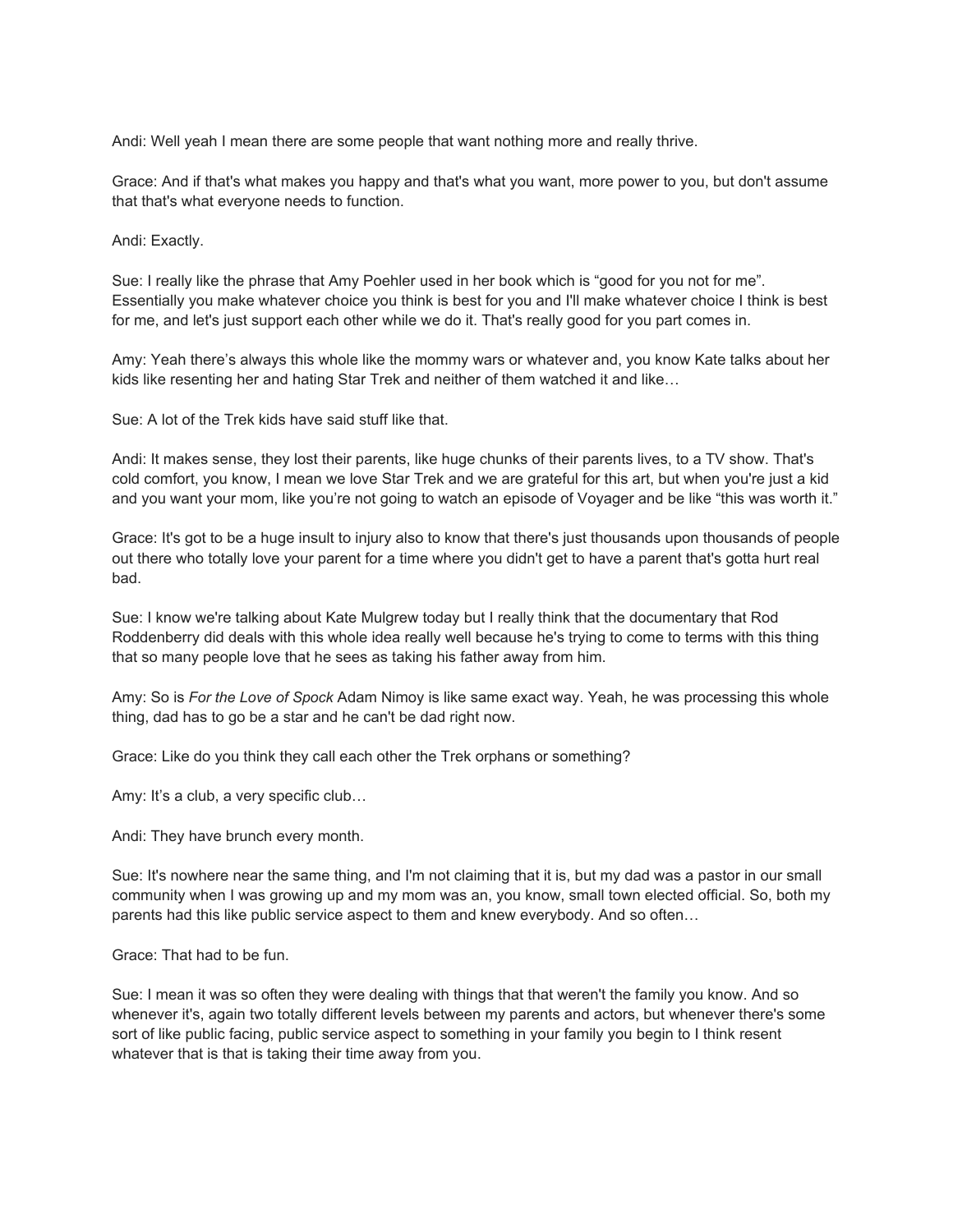Grace: You know you do hear about that from the children of politicians, from the children of teachers. It's hard to you know…

Andi: Share your parents.

Grace: Yeah that's it that's it right there. Imagine sharing them with an entire television audience.

Sue: So, I think there's another big like heartbreak in this story that we haven't touched on even though we have talked a lot about family and that is Kate's sister Tess, who developed a brain tumor and just, the doctors determined they couldn't do anything for her, and her mom was just her caretaker for the last several years, and she lost her sight, and this was the sibling that Kate describes as being the closest one to her and having all of these inside jokes and them just being so close. And while her her sister is suffering in this bed in this back room is when Kate is leaving to go to New York for the first time and to start working as an actress.

Grace: Which is such a painful juxtaposition to imagine someone living with

Amy: Not to mention that they were like, when she passed away, one of her younger sisters was there visiting her, while she was doing a play and they said, "oh you don't have to come home." It's like what?

Grace: What a massive disservice to the both of them.

Sue: Yeah, they were just like it's it's done it's over. Don't come home, the funeral's tomorrow. Don't worry about it.

Grace: It sounds like they were both really robbed of closure there.

Andi: I feel like this is something that I don't know if it's just my family and Kate's family. I'm going to guess it isn't.But this idea of family going through traumatic experiences and not dealing with them and not talking about them and just kind of soldiering on that reminds me so much of my family. I mean there were big huge things that just are never talked about, even now, even when the younger generations are where we have gotten to the point where we know that talking about things is a good thing like there's still just this this idea that okay, bad things happen and you keep going, and nobody needs to talk about their feelings. That's a waste of time.

Grace: It's not healthy, though.

Andi: No, it's really not.

Grace: It's something we're taught to do for the sake of pride, and pride isn't going to pay for your therapy.

Sue: Well I think it's also not just pride, but privacy.

Amy: Everything's very like, and that's a lot of cultures, that's the Irish, I'm Irish and Germans so, that's like the Irish is like we're not going to talk about it, we're not, we're gonna sweep it under the rug like a good Catholics.

Grace: Oh my God I'm Jewish, our entire culture is based on something bad happens to us, we won't shut up about, that's how we deal.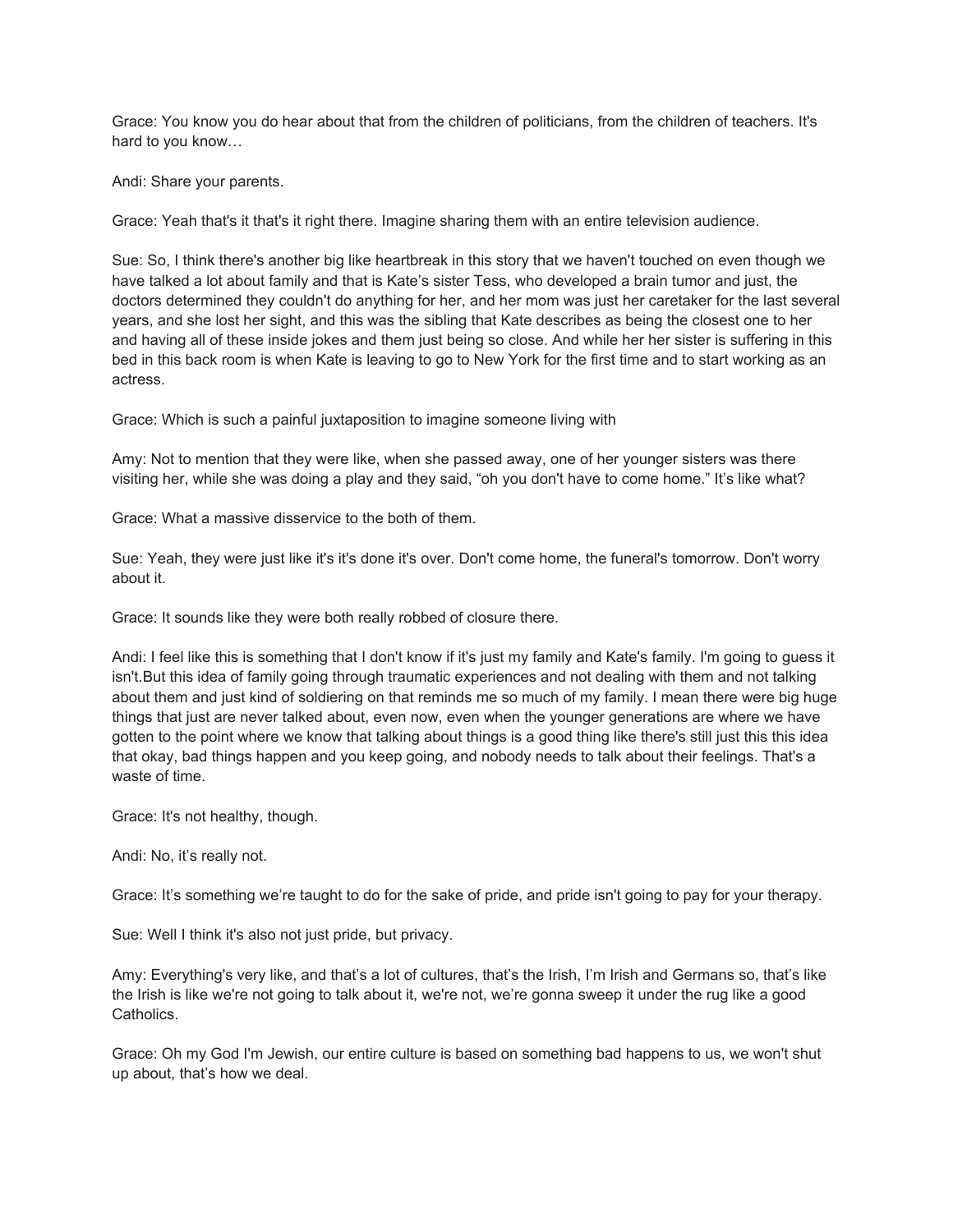Andi: I like that idea better to be honest.

Sue: I remember asking my parents for family stories and them being very tight lipped about it, and just when I was told something if it was could even be perceived to have been an embarrassing story about someone in my family it was "Don't tell anybody." "Remember this doesn't leave this family." So, there's there's a very like, I feel like it's very protective, you know and very private. And it feels to me like a very cultural thing in like the conservative Christian Catholic sense. I'm not sure if it extends outside that community, but I feel like people within that community often have that same kind of experience.

Andi: My impression of my grandparents, my maternal grandparents, has always been that they were quietly miserable for like 30 years and just never never felt like they could do anything about it

Amy: Like in their life circumstance or like their marriage or all of it?

Andi: All of it, all of it. I mean towards the end of her life my grandmother did get a little bit more open with me, but you know it wasn't talked about very much. I never got the impression that my grandma wanted to do anything that she ended up doing in her life. She grew up during the Great Depression, and then she got a job in a factory, and then she met my grandfather, and she was like "okay," and they got married, and then she had kids, and then she raised her kids. She never got higher education, she never got to travel. And I always feel like she missed out because she was an extremely smart woman, and she, I don't, she never came out and said it, but it was always this feeling of if she had had a choice, if she had had a wider range of choices, this is not how her life would have been, and she was extremely talented person, and, you know, it's not like her life was meaningless, or empty or anything like that. But I never got the impression that she was happy with my grandfather, and I never got the impression that she was happy with her life, but she was not the type to complain. You know they didn't complain about it and they didn't talk about the depression that was throughout the family or their drinking problems or anything like that.

Sue: And I think that's what it boils down to is that you you weren't supposed to complain you were supposed to put on this veneer of everything being perfect.

Grace: It's pretty incredible that we can just look back on generation of generation, of intelligent women, of talented women, of all kinds of women who just were told this is what you do.

Amy: My grandma, so my dad is 100 percent German, and he's the first generation.

Andi: Is he super German?

Amy: He's super German. My German grandfather was 14 years older than my grandmother and he never let her learn to drive, or he was a very controlling guy from all accounts. He died before I was born so I never met him but that was what he was raised like he didn't know any other way that was the example he saw from his parents, that the woman wasn't permitted to do certain things so he would let my grandma do certain things.

Andi: When I read *A Room of One's Own* by Virginia Woolf, this idea of, to create art or to be successful women and people in general, but especially women, need to have their own space, and their own life, and like the ability to support themselves, before they could make art. And it just starts to make you think about like what would my grandma have done if she had been born today. Would she have been a great writer because I've read her writing it's spectacular. Would she have been the next Virginia Woolf, who knows? How many scientists, and artists, and amazing, amazing women that could have changed the world just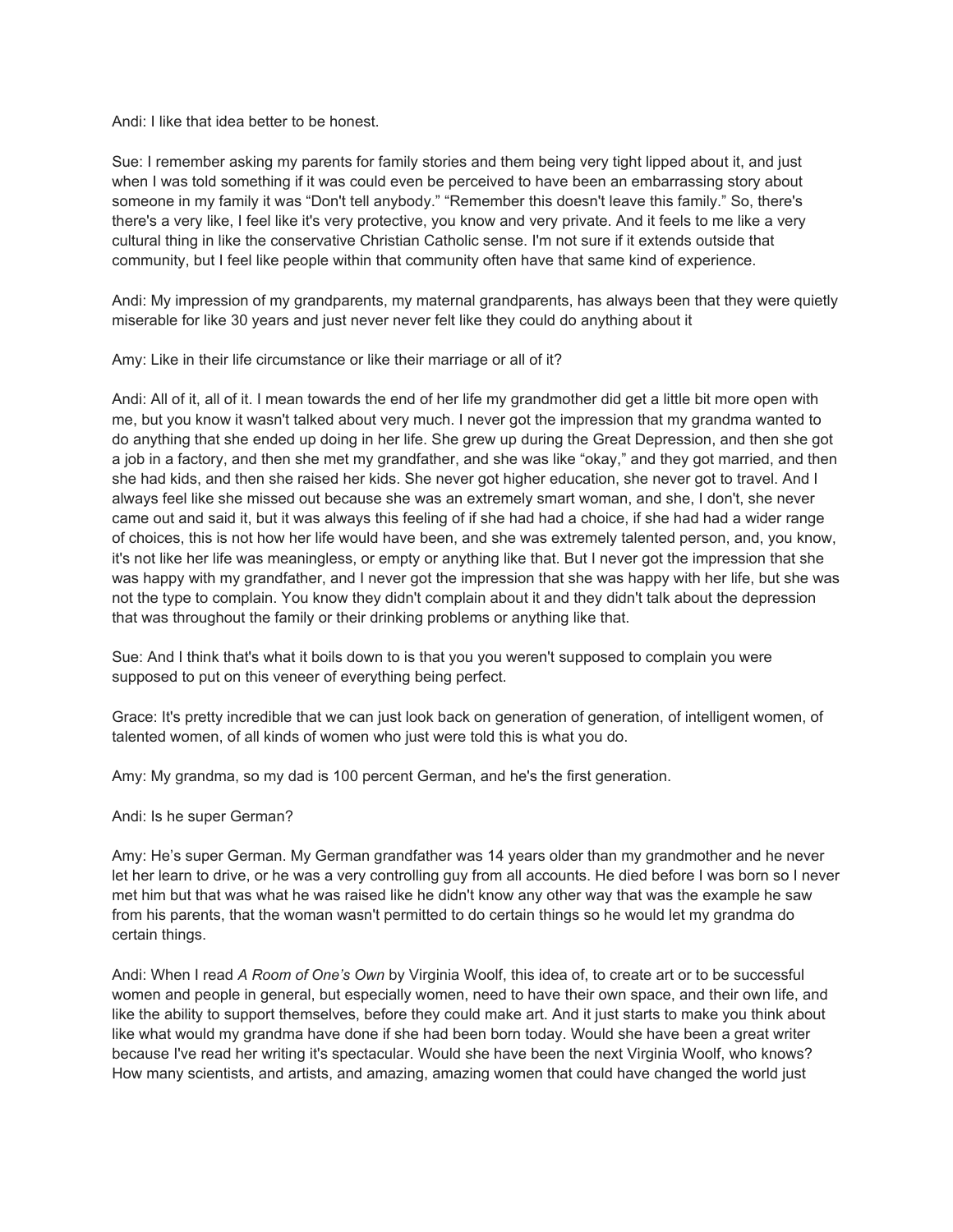never got the opportunity because of when and where they were born. It's really frustrating if you start thinking about it.

Amy: Indeed it really is. People wonder why we have to celebrate women's contribution to culture, because it has only been acknowledged for like 50 years.

Grace: Yeah we're still fighting that fight.

Andi: And then how many women were extraordinary and their contributions were lost. Like history doesn't remember them because they didn't bother.

Sue: They got Rosalind Franklin'ed.

Andi: Exactly.

Amy: That makes me enjoy the picture of what's her name standing next to all that code that got the astronauts to the moon…

Andi: Margaret Hamilton?

Amy: Margaret Hamilton, thank you. I know I wrote about her, I blanked on her name.

Sue: I think that's what's really cool about right now is that there is kind of a push to uncover these stories and there are books that are coming out.

Grace: I think it's fabulous.

Sue: There is, what's the new one? It's like *The Girls of Atomic City* [by Denise Kiernan], I'm not sure if that's the full name of it, but it is about the black women who were doing the math behind the atomic bomb. But there are several out there, there is I think there's another one called *Rocket Girls* [*Rise of the Rocket Girls: The Women Who Propelled Us, From Missiles to the Moon* by Nathalia Holt] maybe there there's one about the women who were working in medical labs, and it's it's often doing calculations and doing a whole lot of math and coding.

Grace: The grunt work.

Amy: It's also like have you read *The Immortal Life of Henrietta Lacks* [by Rebecca Skloot]?

Andi: Yes.

Sue: Which is fascinating, yes!

Amy: Everybody read that book.

Andi: There's also a lot of really cool shows that are coming out, or have been coming out. There's *The Bletchley Circle* [ITV] which is an English show about codebreakers and World War II, that start solving crime. There's *Bomb Girls* [Global Television Network] which is a Canadian show about the women in World War II who were building bombs in the factories.

Sue: I love *Bomb Girls* so much.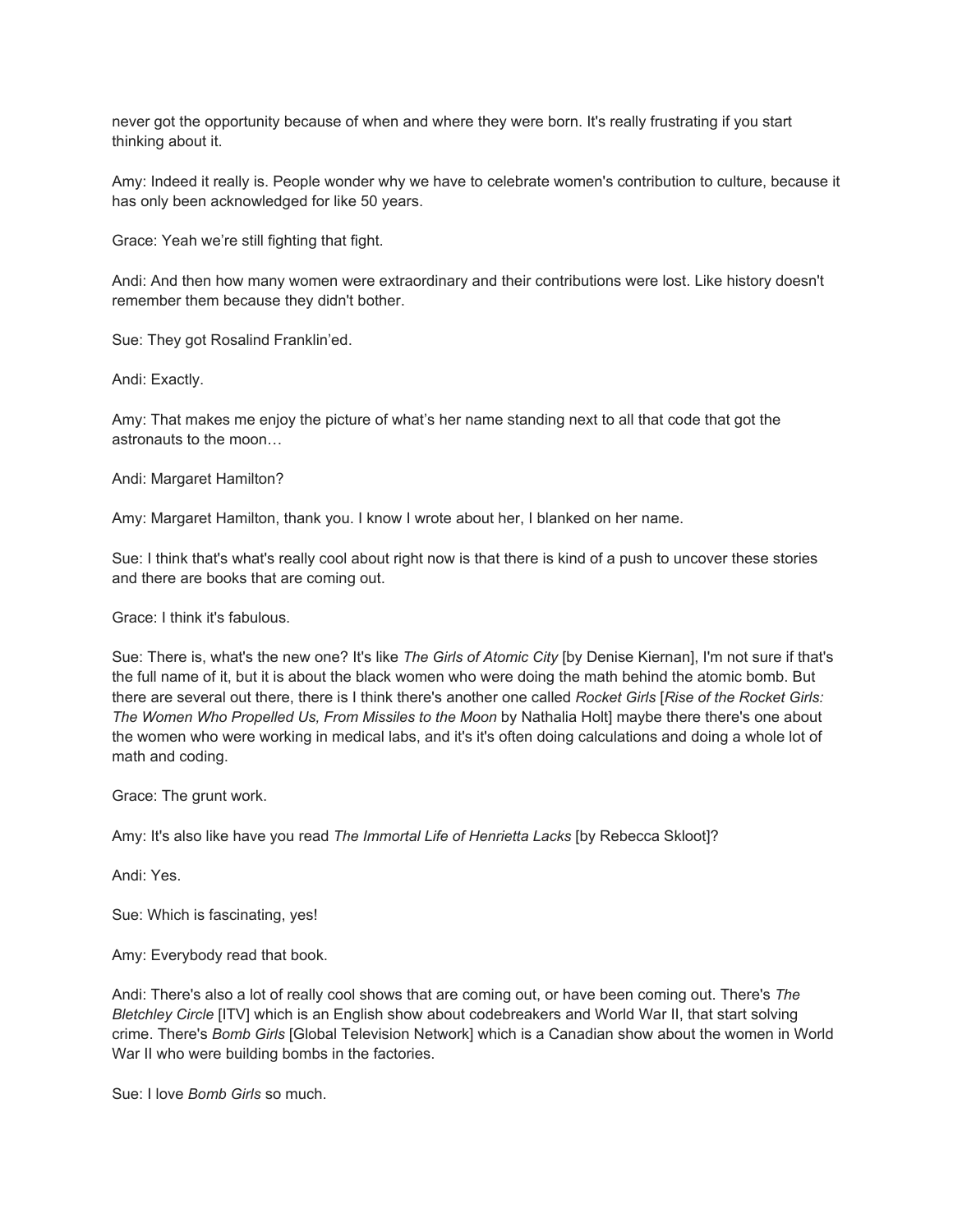Andi: Yes. There's a lot of really good stuff out there. I love the idea of us taking these women back.

Grace: Reclaiming history.

Andi: Reclaiming them, yes and putting them back into our art, being like they were there. Their stories were amazing.

Amy: Not to mention their families are probably like finally!

Grace: Yeah, in a way that's kind of what we get in this book, we get to hear Kate talk about a mother who was undervalued by her time and creative and smart and funny and we get to hear her spoken about with all those qualities.

Amy: It made me so mad when I read about her father cheating and then wanting her to keep it a secret.

Grace: Ah yeah.

Amy: She said she only wrote this book after her parents died. I can see why.

Grace: Yeah. Yeah. But yeah we get to see her, sort of, it felt like an attempt to give her mother full credit and that was very beautiful.

Sue: You can definitely see her mother's influence, right. There's, even from that very early story of the the poetry reading, you know and she told her you can be a mediocre poet or you can be a fantastic actress, and encouraging her and never saying, "well you need a backup job." How many of us who wanted to pursue anything in the arts heard that.

Amy: I heard it. I heard it all the time.

Sue: You need a backup job.

Grace: I actually once had musician Holly Golightly tell me that.

Andi: My mom keeps telling me that to quit my job and become a writer. So she's kind of the opposite.

Amy: But yeah, I saw Roxane Gay at the Brooklyn Historical Society and she said, "you know you need a full time job if you're going to write." That's why she's a professor.

Grace: So just wait till you've got tenure, and then you can do whatever you want.

Sue: I think it's really cool that people are going back and finding *Star Trek: Voyager* because of *Orange Is The New Black*.

Amy: I know!! She's your prison mom, but she's also your captain.

Andi: She could be both!

[Laughter]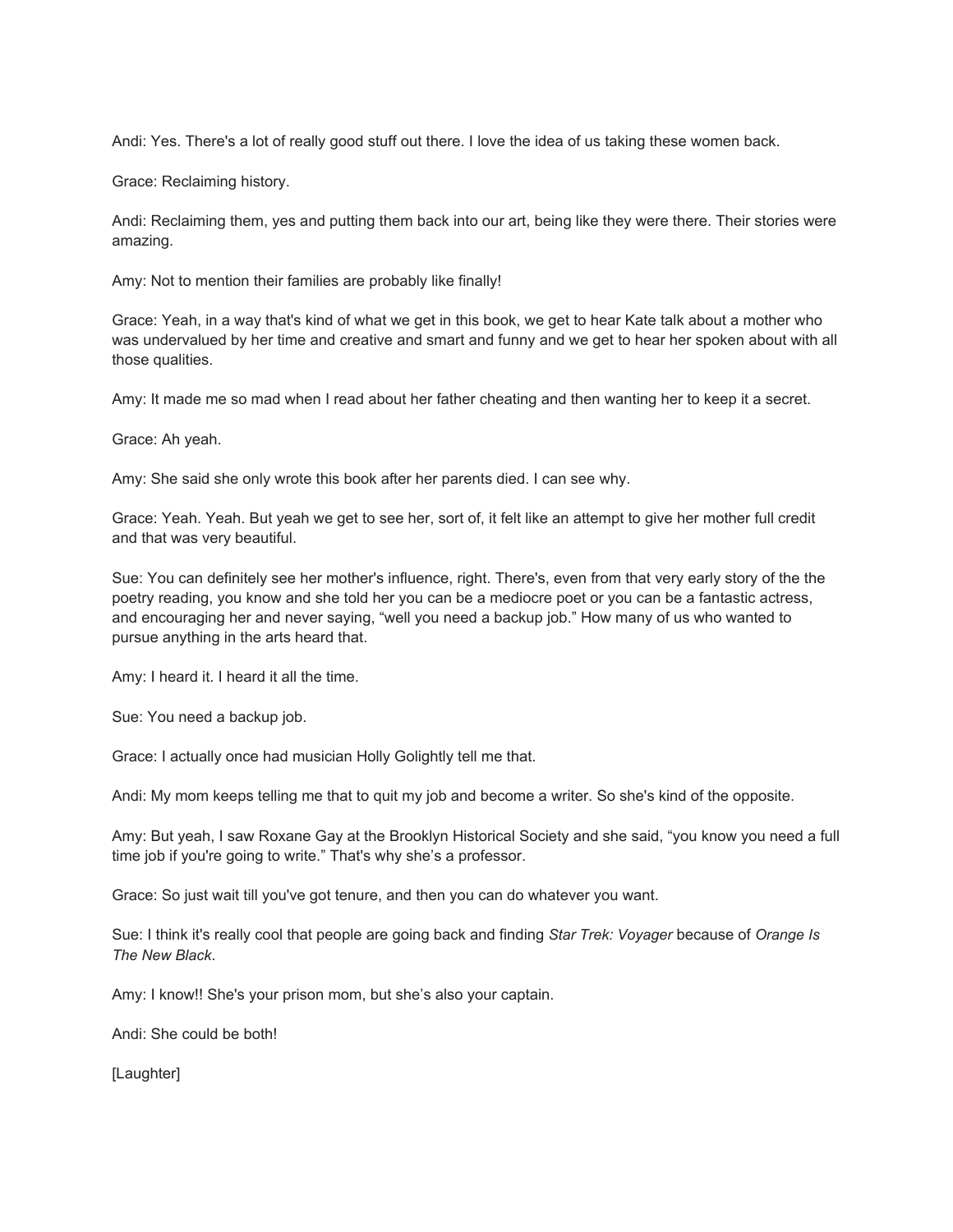Amy: Actually Nicky makes a great quote he says, "I thought I was like, you know, your Spock or something" like, you know, she makes the Trek reference to Kate. I was like, "That's right. They did that on purpose."

Andi: Overall I'd say we all enjoyed this book.

Sue: Yes.

Grace & Amy: Yeah.

Amy: I read it in the day because I was seeing her the next day and I was like I got to know all of it.

Andi: I also read it in a day. Once I started reading it I could not put it down, and I want to throw out to you that if you're if you finish Kate's book and you're like oh man that was awesome I'd like another one should read Nichelle Nichols's book, too [*Beyond Uhura: Star Trek and Other Memories*]. It's a little less literary, but it's still really fascinating, she has some cool stories too. And her exploits at NASA are amazing.

Sue: Yeah. And Kate revealed at Star Trek Las Vegas that she's working on two books.

Amy: She's working on it yeah. She's working on what she thinks is going to be a novel and also be a second memoir.

Andi: Well she only got to *Voyager* so there's lots more to go.

Amy: It's really funny because I interviewed her backstage, and my interview is not out yet, maybe by the time we post this podcast it will be. She was like, "do you want to hear about my time on *Voyager* in a book?" I was like "oh yeah". She was like "but why?" and I was like "I think you, people are always like all about the gossip, and what was going on, and who was sleeping with who, or whatever. I don't care about that shit, I just wanna know what it was like to embody Captain Janeway while it was happening." I told her that she was like "oh okay." Like this had not occurred to her but that we all want to know.

Andi: But when we're all reading Kate Mulgrew's Janeway book we'll know Amy is who to thank for that.

Amy: No, I really, I think she like maybe underestimates a little bit her popularity. How can she, all these women come up to her at conventions that are like, I'm a scientist because of Janeway.

Sue: I don't know. I mean, I think it's really difficult to overstate the importance of that character in pop culture. But also I mean her writing is beautiful, just her style and I think that comes from, we hear how much she reads and how much of you know classical plays she loves to do and I think that that's all a bit of an influence there. But, if you have read the book or not read the book and haven't heard the audio book which she reads herself, it is absolutely stunning. So, I highly encourage you to pick that up if you're interested in it or at the very least listen to the sample that's up on http://www.audible.com/ [\[http://www.audible.com/pd/Bios-Memoirs/Born-with-Teeth-Audiobook/B00U1R4O04/](http://www.audible.com/pd/Bios-Memoirs/Born-with-Teeth-Audiobook/B00U1R4O04/) ] so you can just get a taste for it, and see if it's something you might be interested in, because to hear her tell these really personal, really intimate stories in her own voice, in her own inflection you can hear the emotion in her voice and how she wants these stories to be heard and understood. As you're listening to them and it's just so lovely

Andi: Yeah. I listened to the first six chapters on audio book before I switched to reading. And it was lovely.